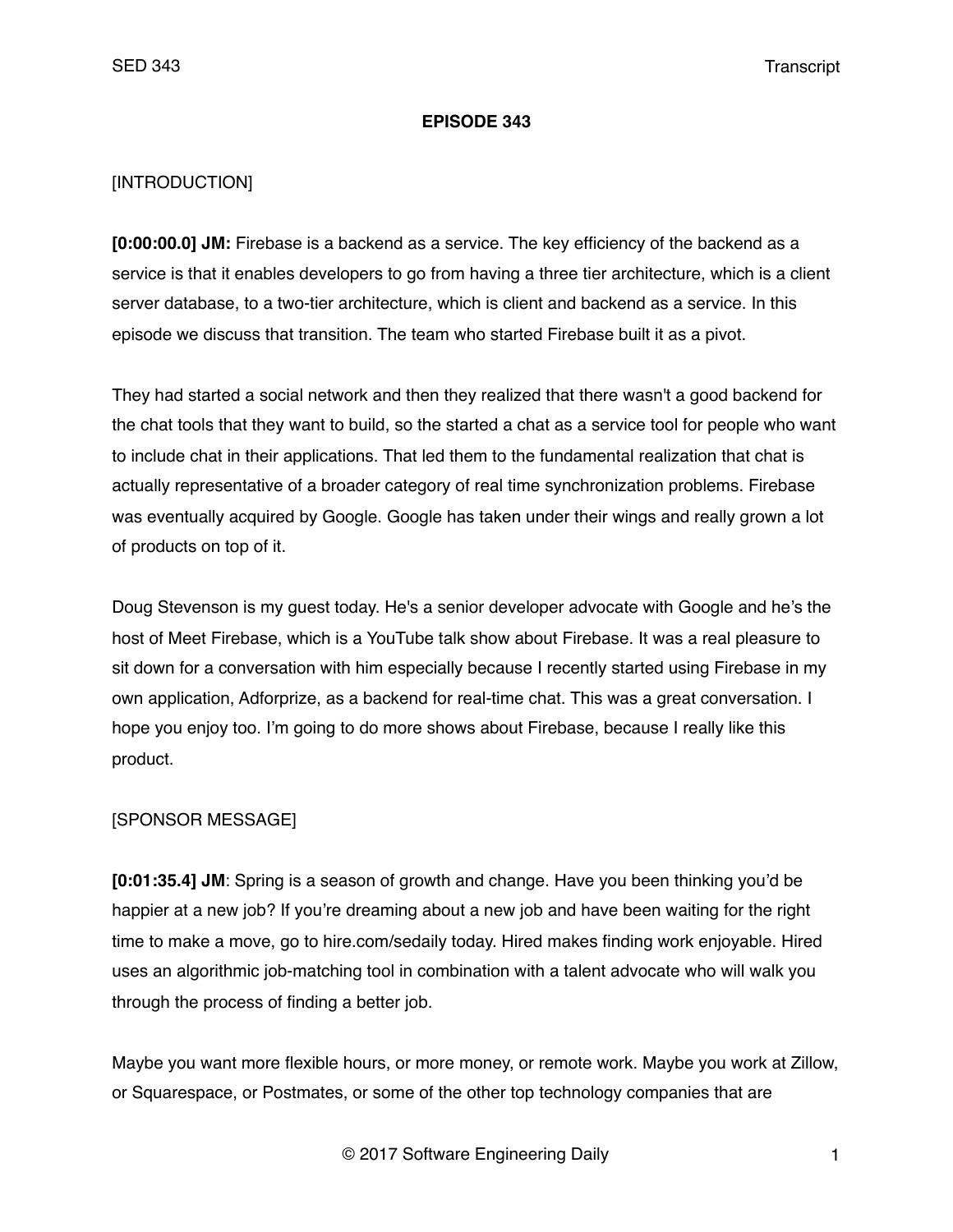desperately looking for engineers on Hired. You and your skills are in high demand. You listen to a software engineering podcast in your spare time, so you're clearly passionate about technology. Check out hired.com/sedaily to get a special offer for Software Engineering Daily listeners. A \$600 signing bonus from Hired when you find that great job that gives you the respect and the salary that you deserve as a talented engineer. I love Hired because it puts you in charge.

Go to hired.com/sedaily, and thanks to Hired for being a continued long-running sponsor of Software Engineering Daily.

### [INTERVIEW]

**[0:03:05.8] JM**: Doug Stevenson is a senior developer advocate with Google and the host of Meet Firebase, a YouTube talk show about Firebase. Doug, welcome to Software Engineering Daily.

**[0:03:15.1] DS**: Hey, great to be here, Jeff. Thank you for having me on.

**[0:03:17.6] JM**: Firebase is a backend as a service the. The key efficiency of a backend as a service is that it enables developers to go from having a three tier architecture which is a client, a server, and a database to a two-tier architecture which is a client's and a backend as a service. You kind of get to eliminate the database in many applications. Explain why this is useful.

**[0:03:44.3] DS**: Yeah. It turns out if your application developer you probably just want to focus on the experience of your app. That's what users are using. That's where you want to pour most of your resources into. If you have to worry about maintaining a backend, scaling a backend, paying for a backend, it's just extra time, it's extra money. It's generally unwanted, I would say, unless you really like to do backend stuff. In which case more power too. You do that thing. What we found is that application developers just want the entire package under one roof so you can build that app, scale it, grow it, make money off of it without having all that management of a normal backend.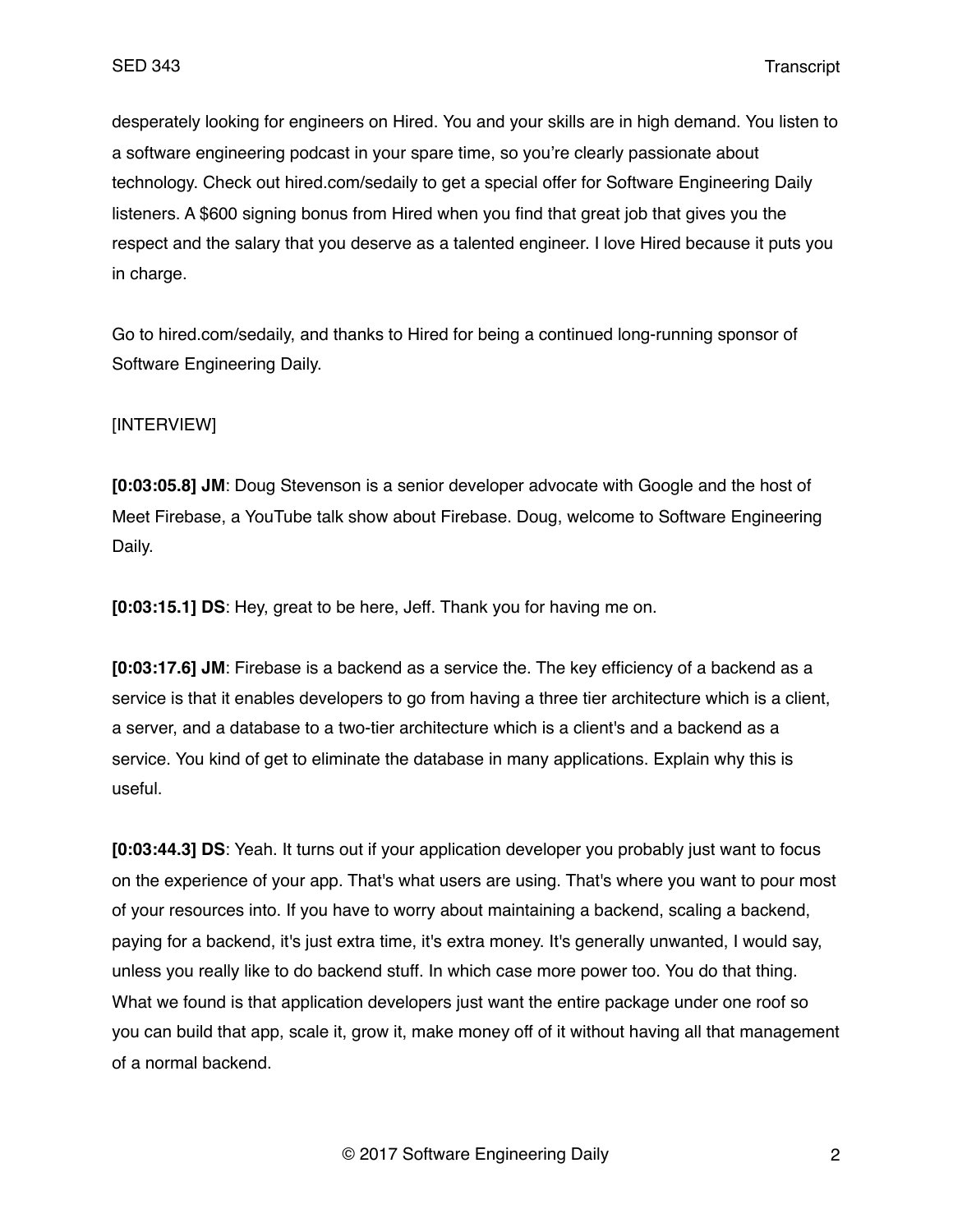**[0:04:20.6] JM**: The team who started Firebase built it as a pivot in their business. They had started a social network and then they realize that there wasn't a good backend for chat tools and so they started a chat as a service tool for people who wanted to include chat in their applications and this led them to the fundamental realization that chat is actually a representative of a broader category of real-time synchronization problems. Describe some of these are real time problems that exist in everyday applications.

**[0:04:54.2] DS**: You hit the nail in the head. Chat is the big one. I think that that's the one where every website needs some sort of a chat interface for support or just for user interactivity and that's great. It turns out there's a bunch of other applications. I remember I met a bunch of developers at Google I/O 2016 and they were using it for everything under the sun. One very memorable project was if someone wanted to send control or click command controls to a robot, like it was basically an IOT kind of a thing. They said that Firebase gave him actually that communication channel from one computer to another. It's just actually kind of taxing to build that yourself, and so if you have Firebase or Firebase real-time database in the middle, you actually eliminate all of that sort of scaffolding that it takes to get one client to talk to another. That's very hobbyist thing.

If you look more mainstream, you have applications like distributing stock quotes. Stock quotes are very well known to be alive, like very real, very real-time. What some companies do is they will have a database of stock quotes and streaming stock quotes, but to get that to the client actually push that into Firebase and then Firebase ends up being the delivery mechanism to clients of the web, android iOS. It doesn't matter. It works on all platforms. Those are a couple off the top of my head that end up having an advantageous real-time aspect of them.

**[0:06:08.1] JM**: The one that always comes to mind for me for real-time is Uber, where you're standing on a curb after you've requested your Uber and you're looking on your phone you see the car coming your way but the car moves in weird stutters and starts and it spins around sometimes. You know that the map is never quite up-to-date. I think of that application experience has indicative of just how far we have to go to getting real- time to be real- time.

**[0:06:41.8] DS**: Yeah. Actually, I gave a talk about that in that exact same issue back in I/O 2016. The name of the talk was Recipes for App Development with Firebase, and I proposed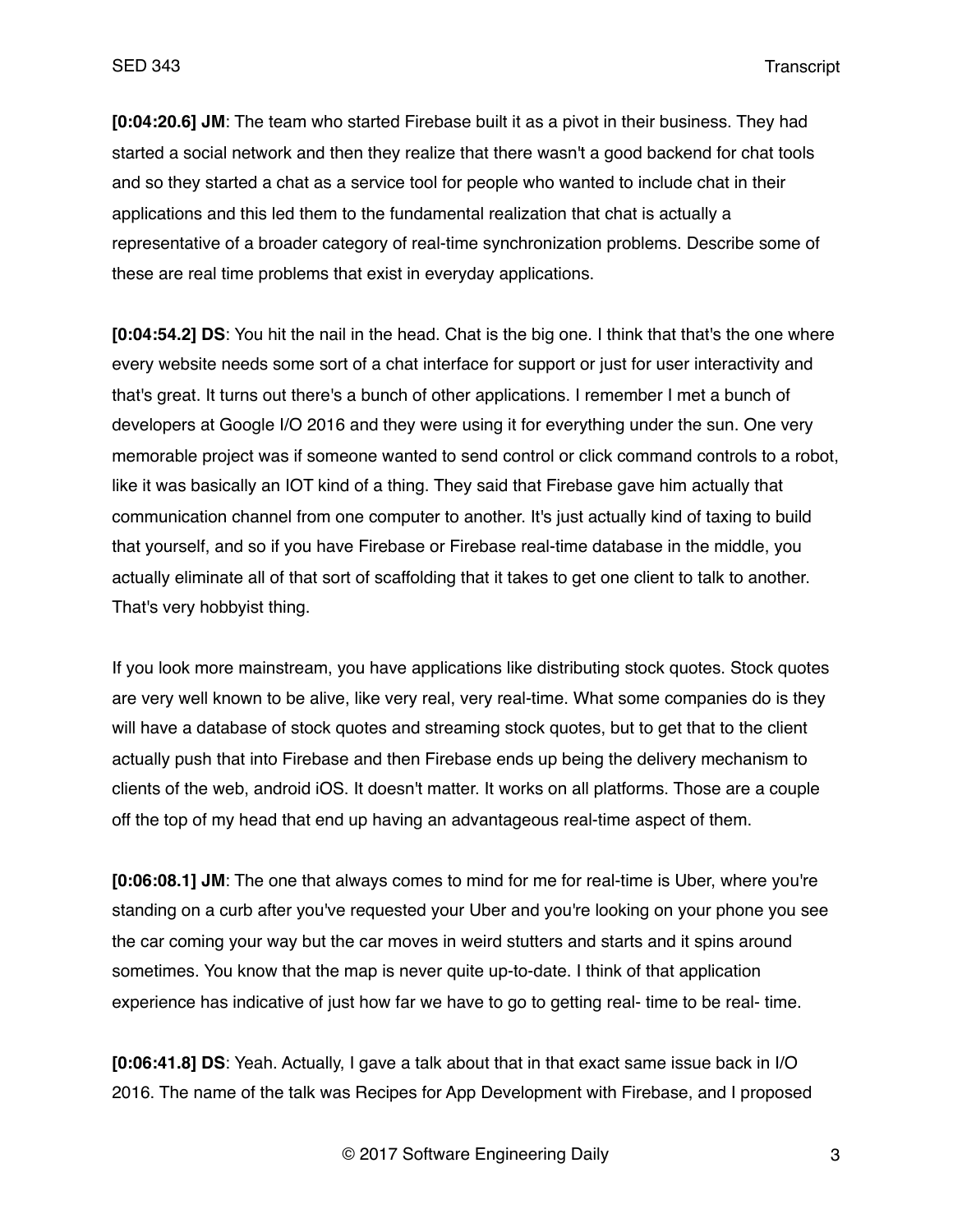two different apps and one of them was a ridesharing app. It makes it a lot more possible to build a ridesharing app where you have a driver and a rider. The driver's coordinates are constantly being fed into a location in the database, for example, and you have the client constantly reading those out. You have this sort of — It's almost like a collaboration app. When you think about it, the driver and the rider are collaborating on getting the rider to where they're supposed to be going. Those collaborative kinds of apps where you need that sort of real-time update so you can effectively collaborate is very much a real case.

**[0:07:19.5] JM**: Firebase allows for this real-time update propagation within the database. Explain what a user would have to do if they wanted to build real-time from scratch. Let's say user on the typical three tier architecture where you've got a client front-end and some — Like a node backend or a Rails backend and then a database backend and let's say they're building some kind of chat or ridesharing app. What would they have to do to get this "real-time functionality"?

**[0:07:19.5] DS**: Yeah, that's tricky. You would need to write your own middleware. You need to write your own service and you need to write ostensibly around special client to maintain an open socket and chat over that open socket. It turns out the way that Firebase does this is through web sockets. The client open up web socket to the service and there is constant chatter going on across that. That client would have to indicate that it's interested in a particular piece of information and then the server would have to say, "Okay. I know this client is interested in XYZ," and then it would have to essentially match up with other clients who are writing into that same location.

Now, if you can imagine how this works, like keeping an open socket is not that big of a deal but matching the clients, like the writer with the reader, would be extremely taxing, I think. Firebase handles a lot of that, a lot of the connection management stuff that you would have to handle on your own.

Another thing that you have to manage if you are doing this yourself is how to keep that connection open. As we do on mobile devices, connections are less than optimal. You're constantly bouncing between cell towers and jumping between Wi-Fi and cell and it's is never what you want, but users still expect their applications to work. If you had one of these apps with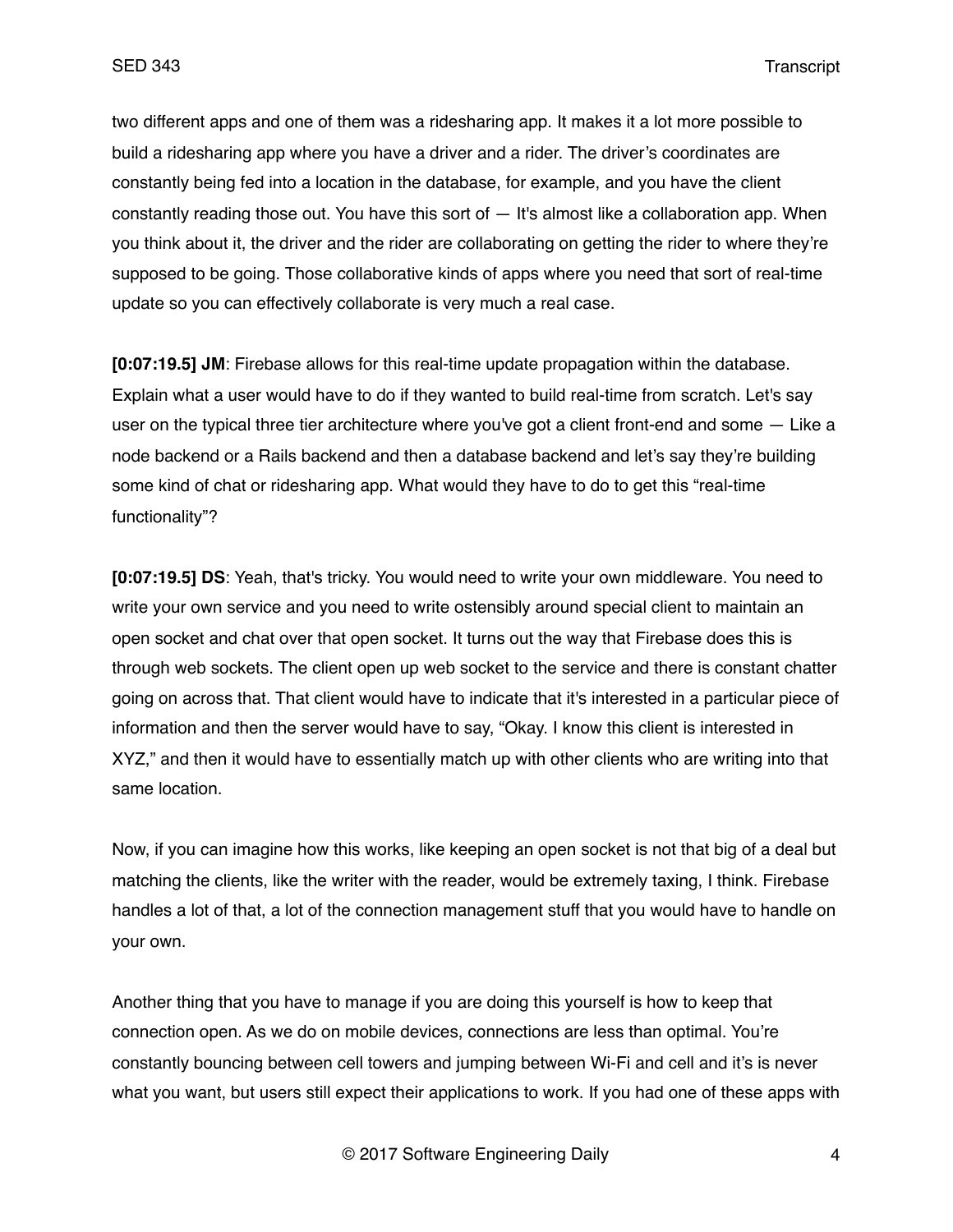a constantly open connection it would have to do this connection management where it'd have to look and see if it's closed, then reconnect. If it's not reconnecting, do a retry, do an exponential back off, and that logic is not exactly fun to write either. It's better to just have a set of client tools that manages all that for you.

**[0:09:14.6] JM**: Can you go a little deeper into how that bidirectional communication works? You mentioned a web socket connection between Firebase and the client application. Talk a little more about how that works.

**[0:09:31.4] DS**: That actually I've not dived so deep into that. I'm actually not the right person to talk about. I understand that everything happens over the wire in a highly optimized JSON format is what it boils down to.

It's interesting you asked that. There are people who don't work at Firebase who know more about that than me because they and up reverse engineering it because they wanted to build their own client or this one didn't understand how it worked. Yeah, it's a highly optimized proprietary JSON-based protocol that ships data back and forth.

**[0:09:59.1] JM**: I see. Do you know if it's like a — Is there a poling sort of thing going on, or you just don't know much about the adapter that?

**[0:10:06.5] DS**: I don't think there's a polling, there may be a keep alive, but I think the thing that's of interest is that the server always knows what the client is interested in. The client may say, "I'm interested in /users /some userids /some other location. You could think of it as path within the database and you're listening to that path. The server knows. The client wants to listen to that path. The server basically understands when rights happen into that path to distribute that to the clients that are listening at that path.

**[0:10:33.3] JM**: Okay. Yeah, that makes sense. If I'm building a real time chat room, something like Slack, and the chat room has 1000 users and someone sends a message to that group, the 999 other people will get an update because their client has subscribed to that message on the database and the one user who sent the message, their message gets written to the database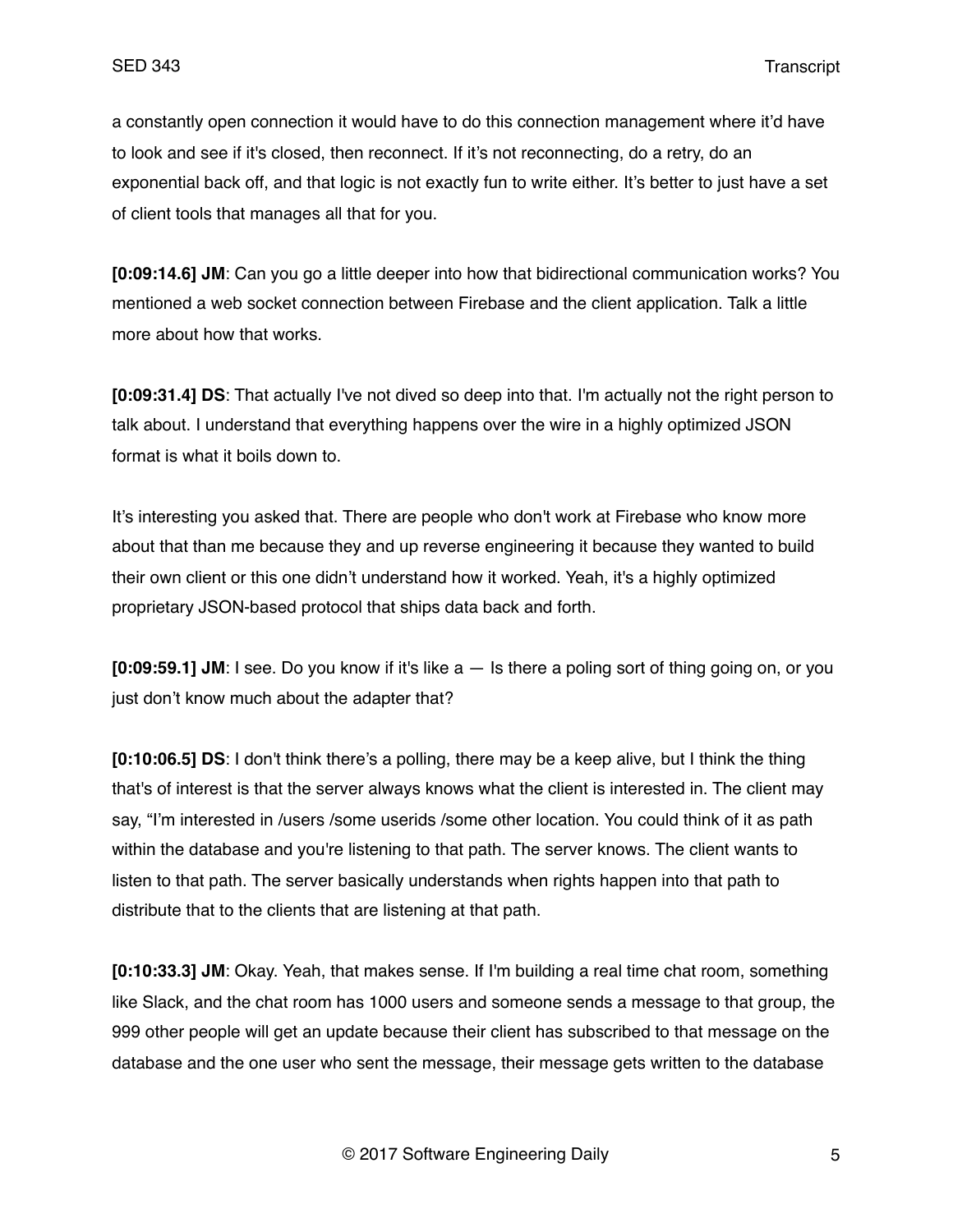and then the database, well, Firebase says, "Okay. We've got 999 other people listening. We've got to fan out that message to those other clients."

**[0:11:14.2] DS**: Yeah. In that example the chat room with 1000 users and it, each one of those users would be subscribed to that location. The reason why you're in that room is to get the update. On the client side you would subscribe to whatever the location of the database where all of those messages would be going.

It's funny, you think of it from an end-user perspective as sending a message and receiving a message. What's actually happening on Firebase is you're synchronizing the message. When user one of the thousand writes a message, they're actually writing it kind of locally and then that local copy gets synchronized to the server and then the server says, "Okay. I want to synchronize that update, or the entire contents of that location then out to the other users." It's not like direct message passing. It's more like constantly keeping everyone up-to-date on any changes. As a result of that, not every client will receive every single individual message separately. They might, but they might just get an update with five messages that that's how much has changed since they've been offline.

**[0:12:13.5] JM**: Firebase is good for these real-time crud updates for like message passing or sending messages in a chat room. I think it could be more of a challenge to do things like realtime analytics across large volumes of data. For example, let's say I a photo sharing app on top of Firebase and I want to constantly calculate the 10 most similar looking cat photos across the entire app. Is that something that I would need to build a separate backend for, or is that something that I could do with the Firebase core functionality?

**[0:12:54.0] DS:** At lunch at I/O 2016, you most definitely could not have done that with the offering of Firebase at that time. Since then we actually had, and I think this was at the end of March at Cloud Next, we released the latest feature of Firebase which is cloud functions for Firebase. What that lets you do is write and deploy code to Google servers that respond to events within your database, your storage, your analytics. Pops up, you could do HTTP calls. Basically, you're writing code that responds to things in Firebase. What this would let you do then is trigger some processing when something update. If someone uploads another cat photo, you could turn around, receive that photo as an event and do something to it, send it off. For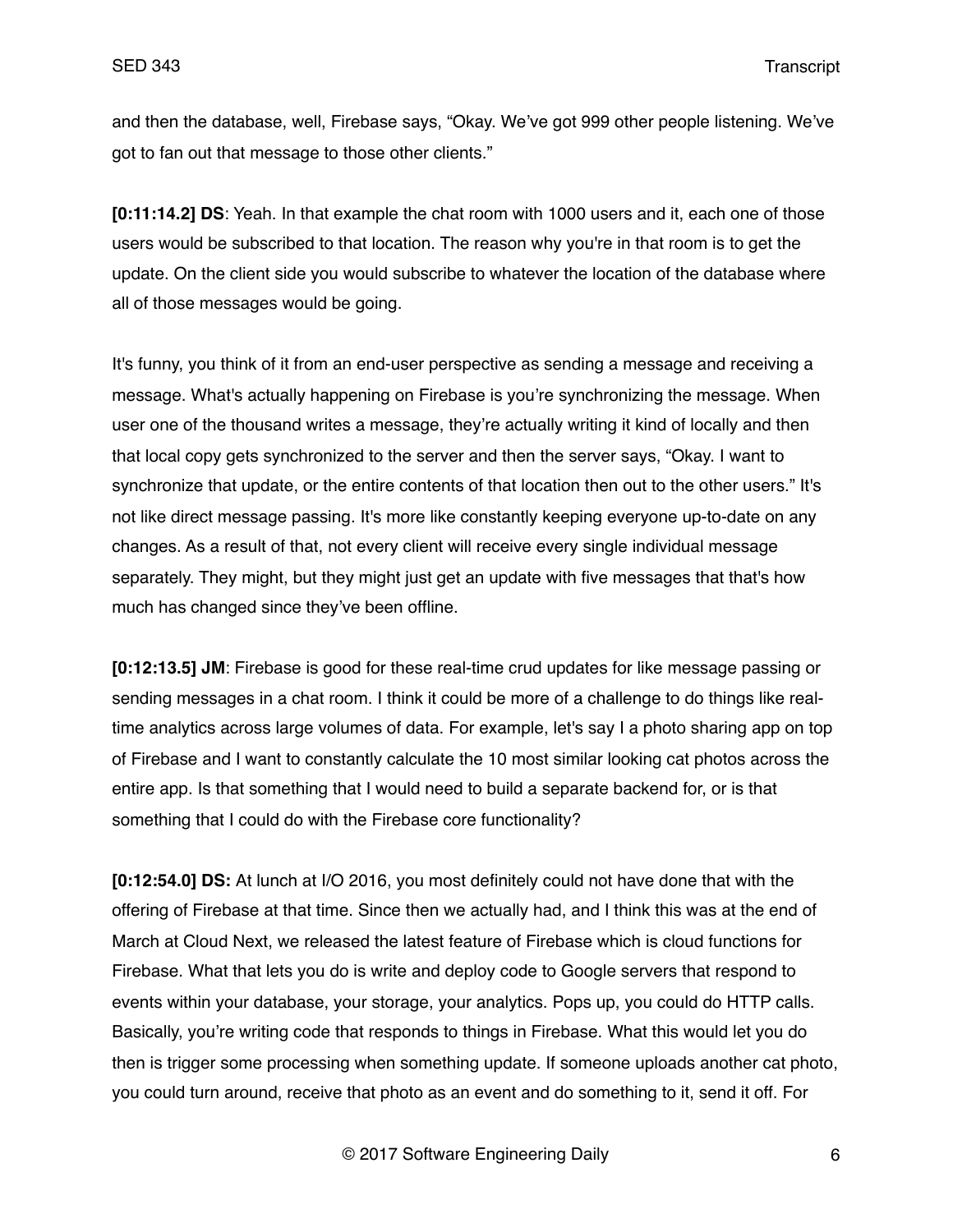example, there's Google cloud vision APIs. You can send that photo off to cloud vision APIs. Get some information. Get some stats about it and then turn around and update the database from there.

In the past you would've had to bring your own backend. You could have Firebase as a platform with your own backend that does special processing. Now, with cloud functions, you could turn around and provide your own scalable backend that does whatever you wants within the limits cloud functions.

# [SPONSOR MESSAGE]

**[0:14:06.4] JM**: Artificial intelligence is dramatically evolving the way that our world works, and to make AI easier and faster, we need new kinds of hardware and software, which is why Intel acquired Nervana Systems and its platform for deep learning.

Intel Nervana is hiring engineers to help develop a full stack for AI from chip design to software frameworks. Go to softwareengineeringdaily.com/intel to apply for an opening on the team. To learn more about the company, check out the interviews that I've conducted with its engineers. Those are also available at softwareengineeringdaily.com/intel. Come build the future with Intel Nervana. Go to softwareengineeringdaily.com/intel to apply now.

# [INTERVIEW CONTINUED]

**[0:15:02.7] JM**: I want to get into the cloud function stuff a little bit later. I don't know how deep you can go on the inner workings, because I would like to discuss the architecture of Firebase itself a little bit more if we can go deep. Can you describe some of the architecture for how it works? Because I understand that it's kind of this opaque backend and in that's what a developer wants. I'm a developer. I don't really — If I'm writing and deploying software, I don't really want to think about how it's going to scale up to a bunch of users or scale down when those users leave my platform so I'm not overpaying for servers. As a software engineering journalist I am curious what is that architecture look like. What's the multi-tenancy model? What is the sharding and replication that Firebase uses? What kind of stuff can you talk about?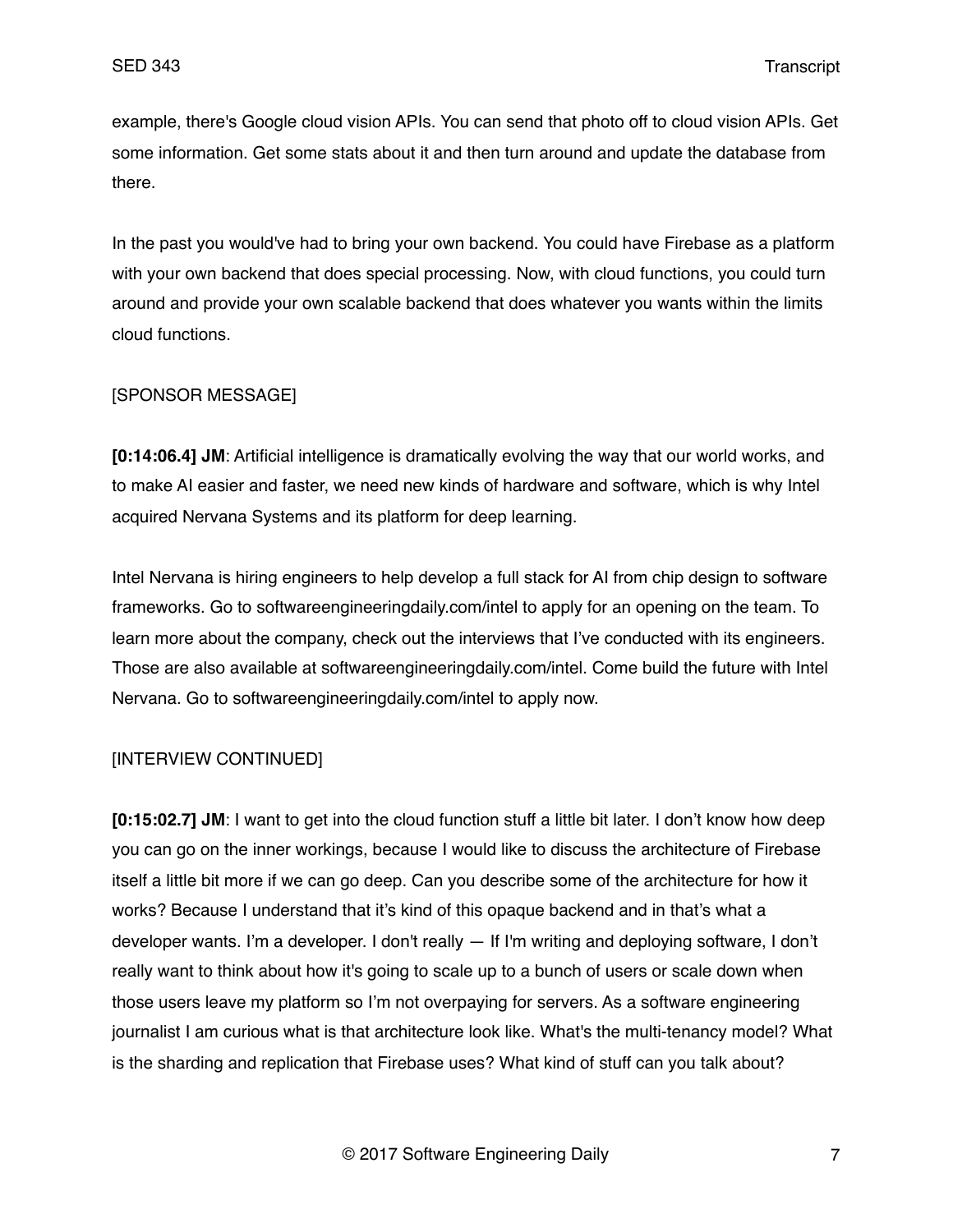**[0:15:51.7] DS**: Unfortunately, we can't really say a whole lot about that because Firebase is built on top of Google infrastructure and Google infrastructure is not exactly entirely public as you know. It's hard to make claims about that. For example, Firebase is kind of well-known for not giving you a guarantee about where your data sets like physically in the world because that's just the way Google infrastructure works. Now, practically speaking it's probably going to be in the United States but part of the magic of Firebase is actually built on top of the magic of Google infrastructure. There's quite a few proprietary secrets in there that unfortunately I can't really divulge.

I will say that I think it is pretty well-known that Firebase is actually built on top of MongoDB, MongoDB tends to be sort of the core storage layer. What happens on top of that, this sort of magic that makes it real tiny, that I don't know, and I don't know if I could say if I did know.

**[0:16:45.6] JM**: Okay. Can you talk about like how — When Firebase was acquired by Google I imagine that the engineering was a lot different. Then since then you've been able to take advantage of some of the economies of scale, like get on Borg and perhaps maybe Google has some really good ways of replicating database or anything, but I guess you really just can't talk about any of that.

**[0:17:14.5] DS**: Yeah. The problem is that, for me at least, I was hired on as a software engineer and I almost immediately switched over developer advocacy which means I'm now abstracted away from it. I'm more concerned about talking to you and talking to all your listeners and showing up at events. I didn't learn a lot of the infrastructure. There are some things generally the world knows about. We have a special sequel, a scalable SQL like databases. Big table of courses is — Papers have een written about that.

I don't know what Firebase's particular story is as far as its migration from being an independent startup to sort of a Google managed product. I can tell you that I was at a startup called Pulse.io and we're doing application performance monitoring. We were acquired by Google and just from knowing how things were built at Pulse.io and knowing how some things are built to Google, you have to — There's just not overlap. We're choosing some off-the-shelf standard cloud-based services that powers stuff. A lot of people build their stuff on Cloudera, or AWS. Google of course doesn't do that. We have something that has the scale much more. I imagine there were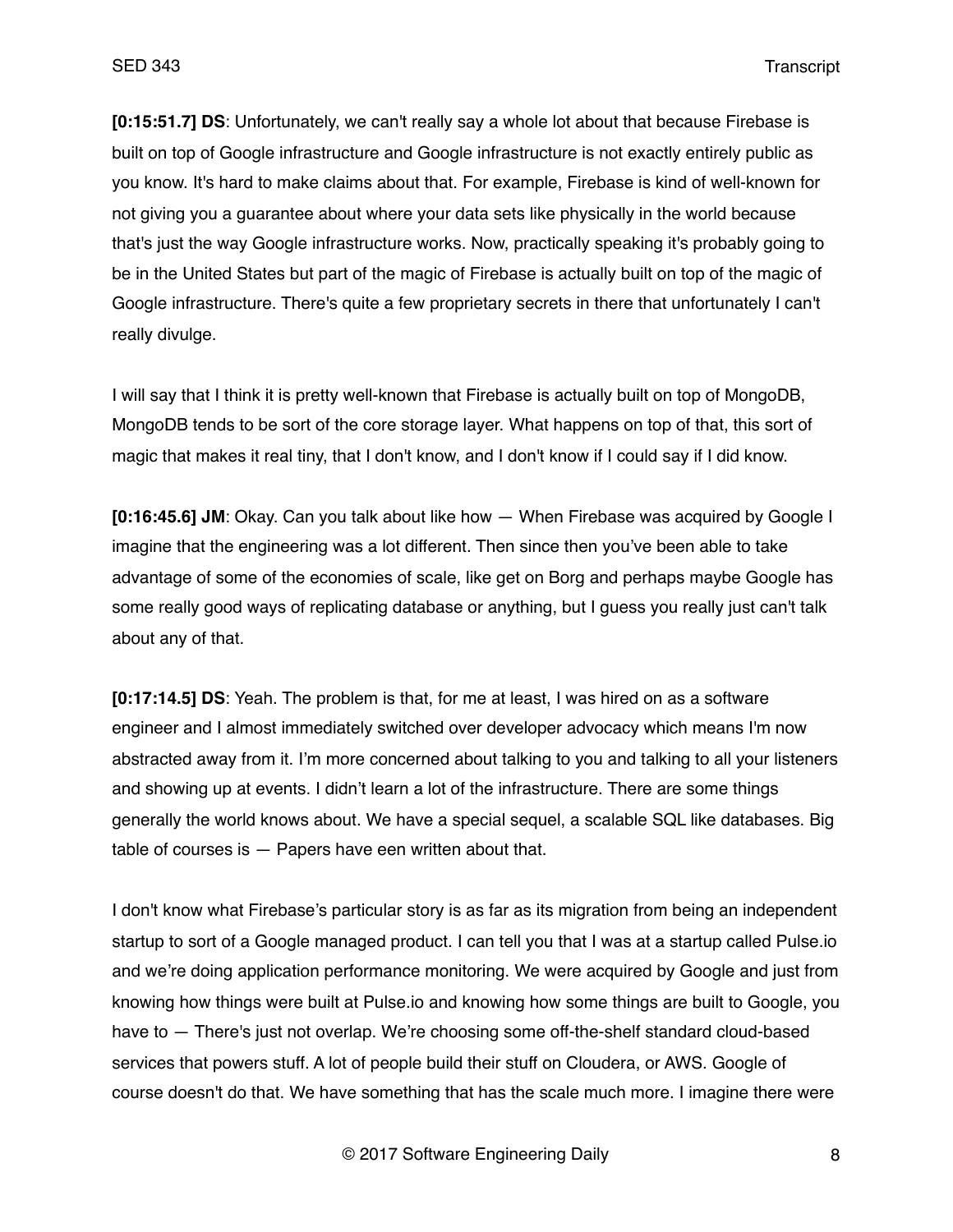a lot of growing pains or some challenges getting from one system over to another. I do believe it was good. I don't know how many years it was from the time of Firebase acquisition to the time that the Firebase platform was first offered at io, but it was a significant effort.

**[0:18:41.1] JM**: Can you talk in broad strokes about the Pulse acquisition? Was that more of an acqui-hire type of situation or was your technology acquired and you had to figure how to migrate that on to Google infrastructure?

**[0:18:53.4] DS**: I would say it was more of an acqui-hire. I think Google liked what we were doing. We had a small team, there were five of us. We had four engineers and our CEO was more business oriented. They really like the team. They liked what we were doing. They wanted to roll that into the team. A lot of times when you have a team with some expertise that works really well together, it's good to take the entire package rather than trying to find them individually.

My sense that it was the was more of an acqui-hire. If you look at Pulse io now  $-$  In fact, I think if you go to the URL Pulse.io, it just goes to Google now. The product is no longer around. We didn't really have like a transition phase and we told our consumers, "We'll support you for a year, but after that year you're on your own as far as what you're doing for performance monitoring."

**[0:19:37.0] JM**: Okay. The old domain name migration.

**[0:19:40.1] DS**: Yaeh. I'm curious. I want to go — It's been a while. I'm curious if Pulse.io actually still just — I think it just goes to regular Google search. It's just like, "Oh, it's gone. It was there and now it's gone." It's a little bit disappointing.

**[0:19:53.9] JM**: Yeah. We'll talk at the application level. I guess a little bit more on the deep diving type of stuff. When you get the skeptical developers, because there are these skeptical developers that will be like, "Oh, I'm never going to a backend as a service. I'm always going to manage my on premise servers," or maybe if their neck beards a little shorter they'll say, "Oh, yeah. I'll just manage my EC2 cluster."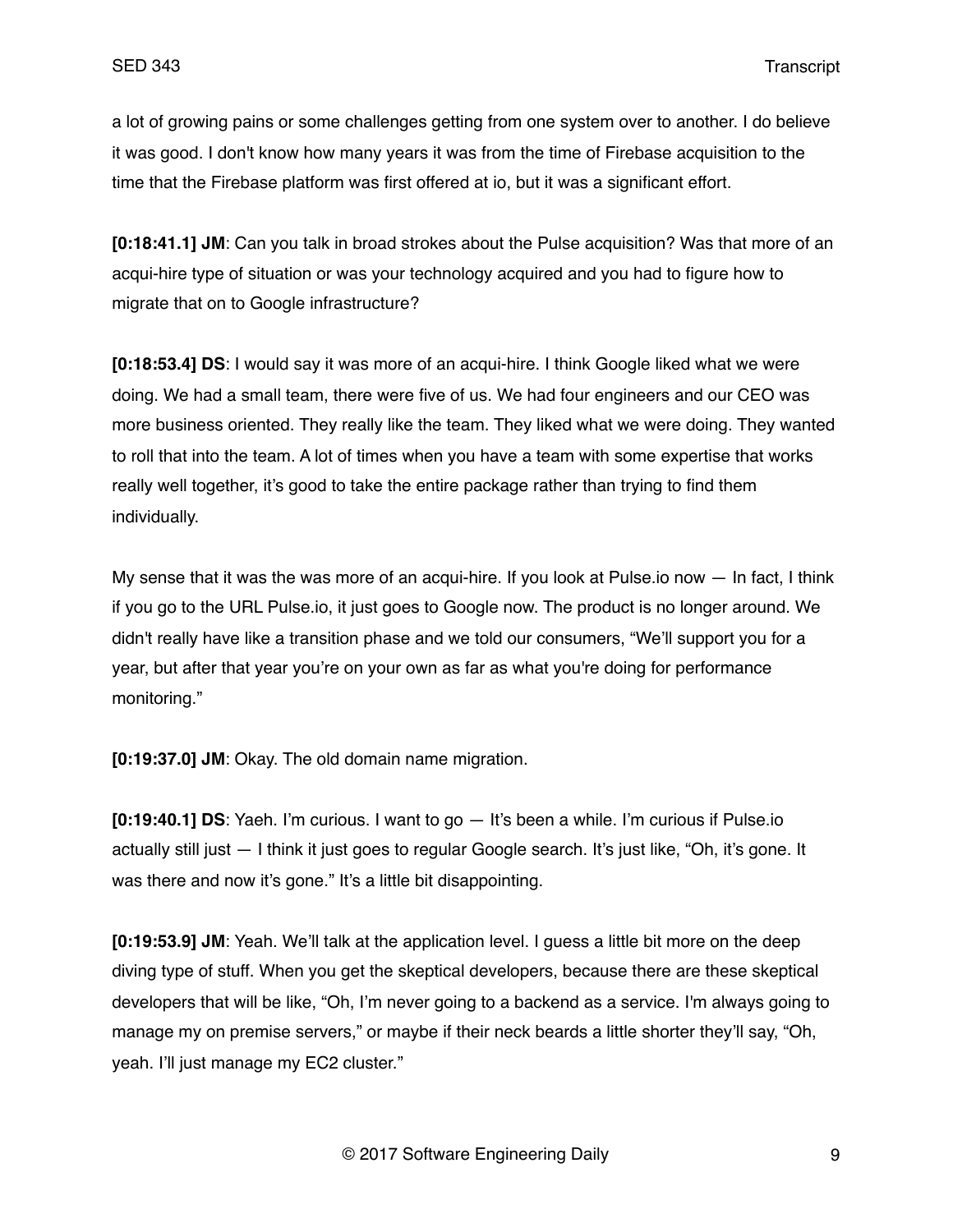Do these people ask for certain things, like what are the availability requirements, or how does it do leader election, or what happens if a node dies? Do they ask these kinds of questions and you just can't really answer them? Is there some whitepaper FAQ of guarantees that Firebase gives?

**[0:20:36.2] DS**: Yeah. I think if you — I can't remember where it's at. If you go to our pricing page, that's when we start to break down exactly what we offer and there is a page we can go to monitor the status and there's an SLA. Now, because were offering a platform as a service, there is no guarantee about things like leader election and those going down. Sometimes we'll name a particular machine cluster that went down and nobody knows what that is other than that name. When that happens, people would jump on Slack and say, "Hey, what happened with this thing?" It's not enough details to know what actually happened.

That said, there is an SLA. Now, it's actually very notable. We released cloud functions in beta which means it doesn't have an SLA but we'd still want people to use it because we think it's great. Then what people are running into is we've kind of have known problems cold startup times. The first time you do deploy function, you executed it, there's this time it takes for the function to actually fire up in a node instance to become available. Everyone wants know, "How do I kill this? How do I drop this cold start?" We really don't have an answer for you. The thing is if you're managing your own cluster you can give yourself a stronger availability guarantee.

Practically speaking, you have a busy app, you'll never really have a cold start problem. You'll have it for a little bit and then your instances will be firing as fast as they need to. That's what everyone wants to know is, "How do I boost the performance? How do I get it faster? How I drop the latency?: Again, in beta, we can't really say anything about that but the hope is that when we do reach the exit beta we'll be able to give stronger guarantees about that. The guarantees would be around the service itself not the internals of the service. Yeah, developers don't want to have to think about these kinds of things but some of them really do and it's kind of like difficult to manage those expectations, I think.

**[0:22:22.8] DS**: The cold start problem that you're talking about with cloud functions, this is something I discussed with the people I've discussed about AWS Lambda, the serverless Amazon Web services thing. Which is basically, at least this is what they tell me about the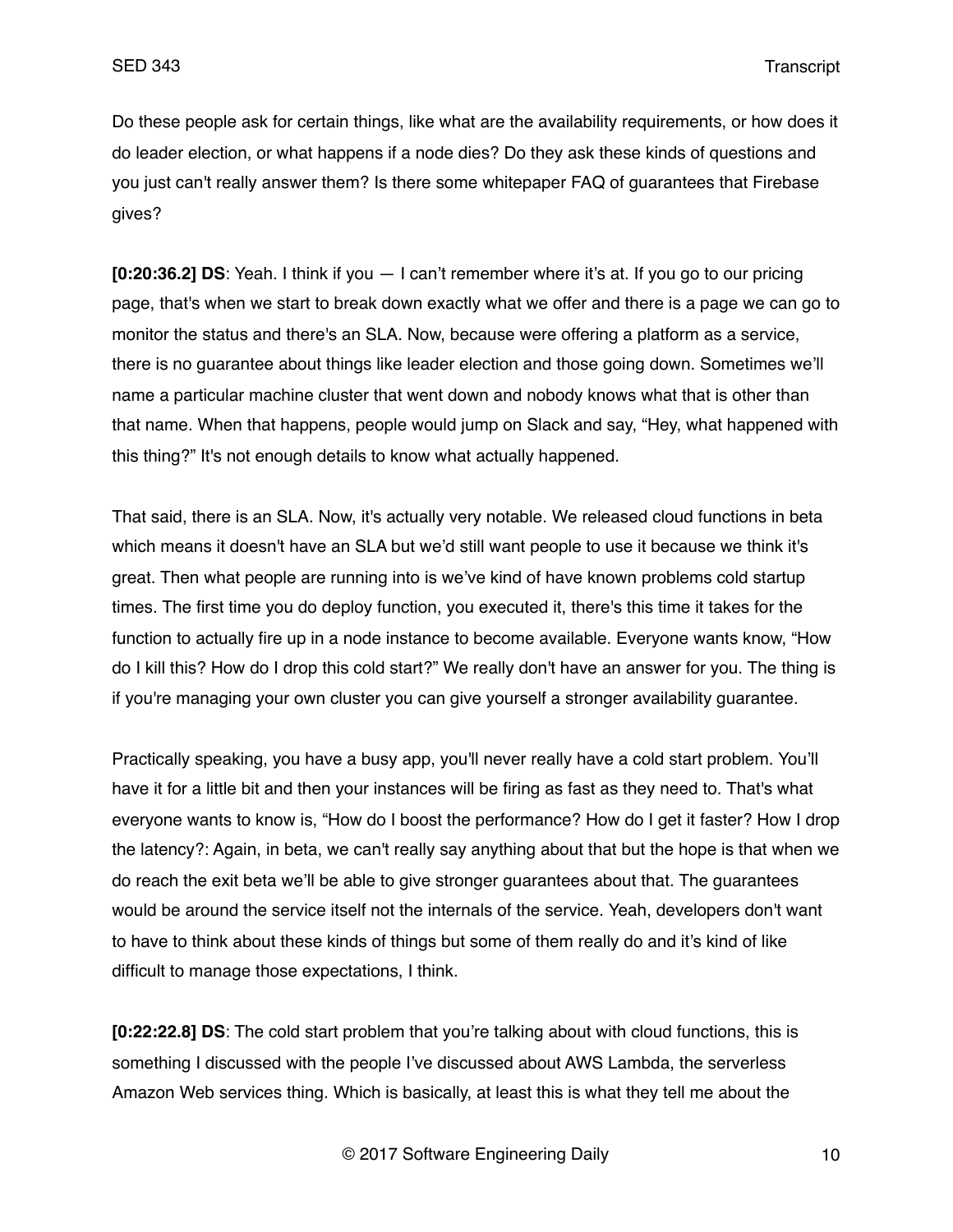coldstart is, what you're actually doing with a Lambda function or a Google cloud function is you're making a request for the code the that you have. These cloud functions are just like blobs of code. They're stateless code usually and you're making a request for this code to be executed somewhere across a Google cluster or across an Amazon cluster. You don't really care where — When you're making that request it's like the blob of code is being — There's some container that's getting spun up to run that code and once that container is spun up, it's got some time that you stay alive and accept more requests for that same function. If you don't make a request for a certain length of time, then the container just gets spun down.

The reason these functions are so cheap to purchase and the reason the world is going towards this serverless model is because Google or Amazon, they both have these giant economies of scale. They just have like servers that are sort of lying around and they can't make good guarantees about what are these servers capable of doing but they can match code to available servers and execute the code on the server. It takes some time to do the matching or do the spinning up or pairing up the resources. Is that accurate? Is it an accurate description of the cold start problem?

**[0:24:01.4] DS**: Yeah, I would say that that's it in a nutshell. Yeah, Google does have — I don't even know the numbers. If I did, I don't know if I can say. There are lots and lots of servers out there sort of sitting around waiting for work. A given server maybe even know what kind of work it's going to receive, but it's going to receive work. The first time you or a client wants to invoke a function, something similar has to be running at some point, but it's not we're not going to start it until it's necessary. Nothing is going to be running until the first request comes in. When that first request comes we'll start up a node instance, load of the JavaScript, hand it the event, and it'll execute, and then we're going to kind of make the assumption at that point that another request could come in but we don't know when, we don't know where but will keep that instance running for a while. It's warm at that point. Then the second and third indications will continue.

It is just like you said, after some amount of time, after the last function has been executed, it doesn't make sense to keep it running anymore so we'll just, like you said, drop it. That is the economy of scale. We're only running ourselves what we think is needed. Whereas if you're running your own clusters, you may have to do some sort of manual scaling or you may have to do — You have to be intelligent or you may have to you manually commission or decommission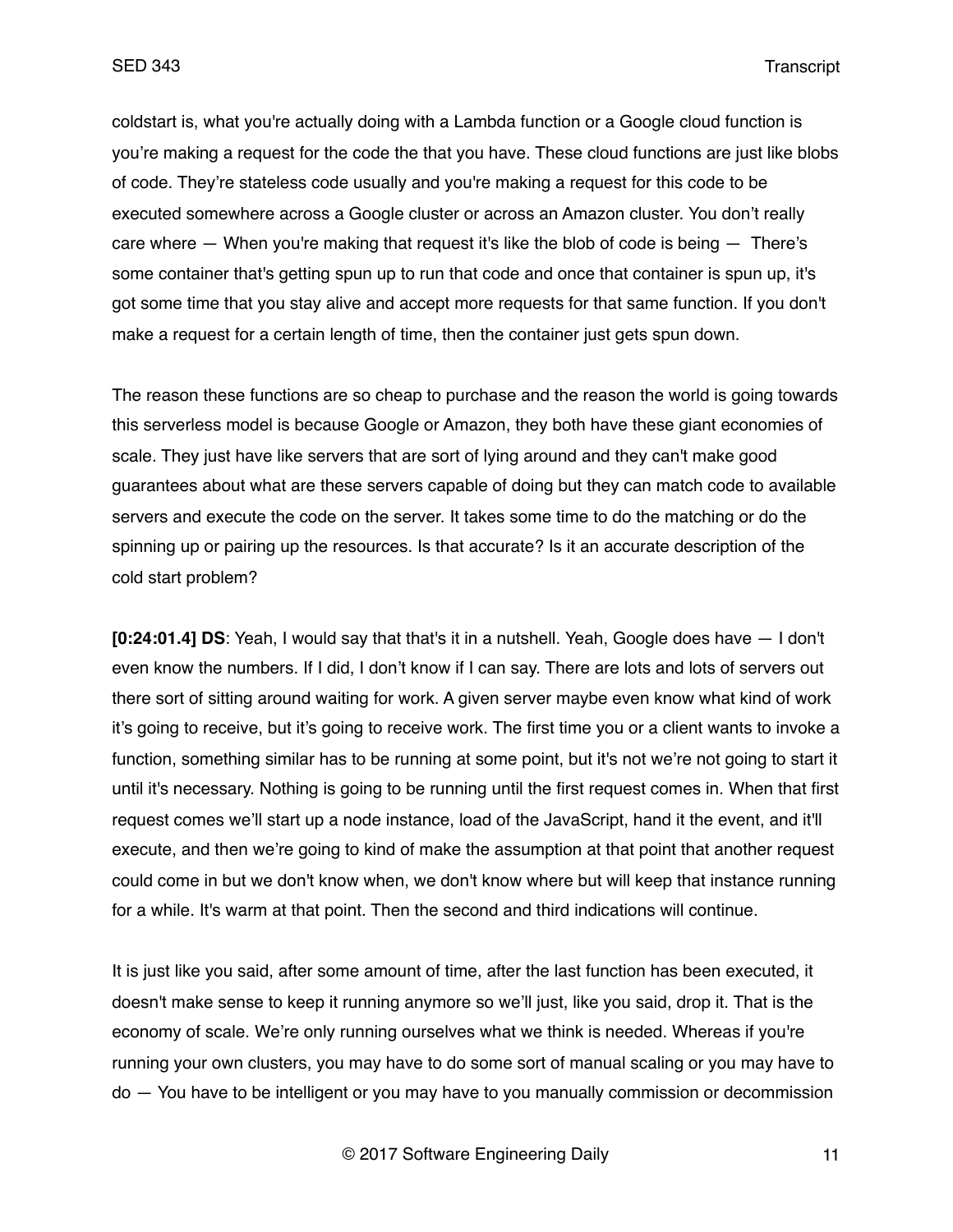server. With Google's infrastructure, all that happens completely automatically when you go serverless.

**[0:25:19.2] JM**: Let's talk more about that serverless idea because the shows I did about Lambda, AWS Lambda. I haven't done anything about GCP or Google cloud functions. I should do those. The shows I've done about Lambda, there is this statelessness. Since you're just getting this ephemeral container, you don't have a whole lot of say about what happens after you compute a result and get that result back. I think the synergy between Google cloud functions and Firebase is that Firebase is your system of record and the Google cloud functions are the compute that runs on top of it.

**[0:26:01.5] DS**: Yeah, that's exactly the case. We have, I think on out GitHub repo, some 30 some samples that show how cloud functions essentially glues together the different Firebase features. Firebase real-time databases, your persistence layer, cloud storage is your binary file object blob space. We have cloud messaging's. If you want to send notifications to clients, you can use that. We also Pub/Sub if your app uses that, and also HTTP functions, and also analytics. You can actually respond to analytics events as well.

Firebase real-time database is the persistence layer. If you have something that's stateful, you're inevitably going to have to query the database during every function of execution. If you're the kind of developer that likes to think about, "Oh, I want to have like memchache sitting in my function so I don't have to query the database every time." You could try that but there's no guarantee that there will be any state left over between function and executions. We just can't guarantee that that's the only way it can scale. If there was state, we'd have to sort of solve that as a feature as well. Yeah, real-time database is the feature for state.

It turns out I'm actually doing a talk at I/O 2017 on exactly that topic. What I did was I wrote a turn-based multiplayer game on top of Firebase using cloud functions. Of course games have state. That's the very definition of a game is that at any given time there are pieces on a table. There is state. How do you manage that? Well, you have to get a little bit creative and come up with a system for using cloud functions to essentially advance the state of the game programmatically by reading and writing the database. If it's turn-based, that's even easier because you can set up all the rules for how the state machine advances. If you don't have a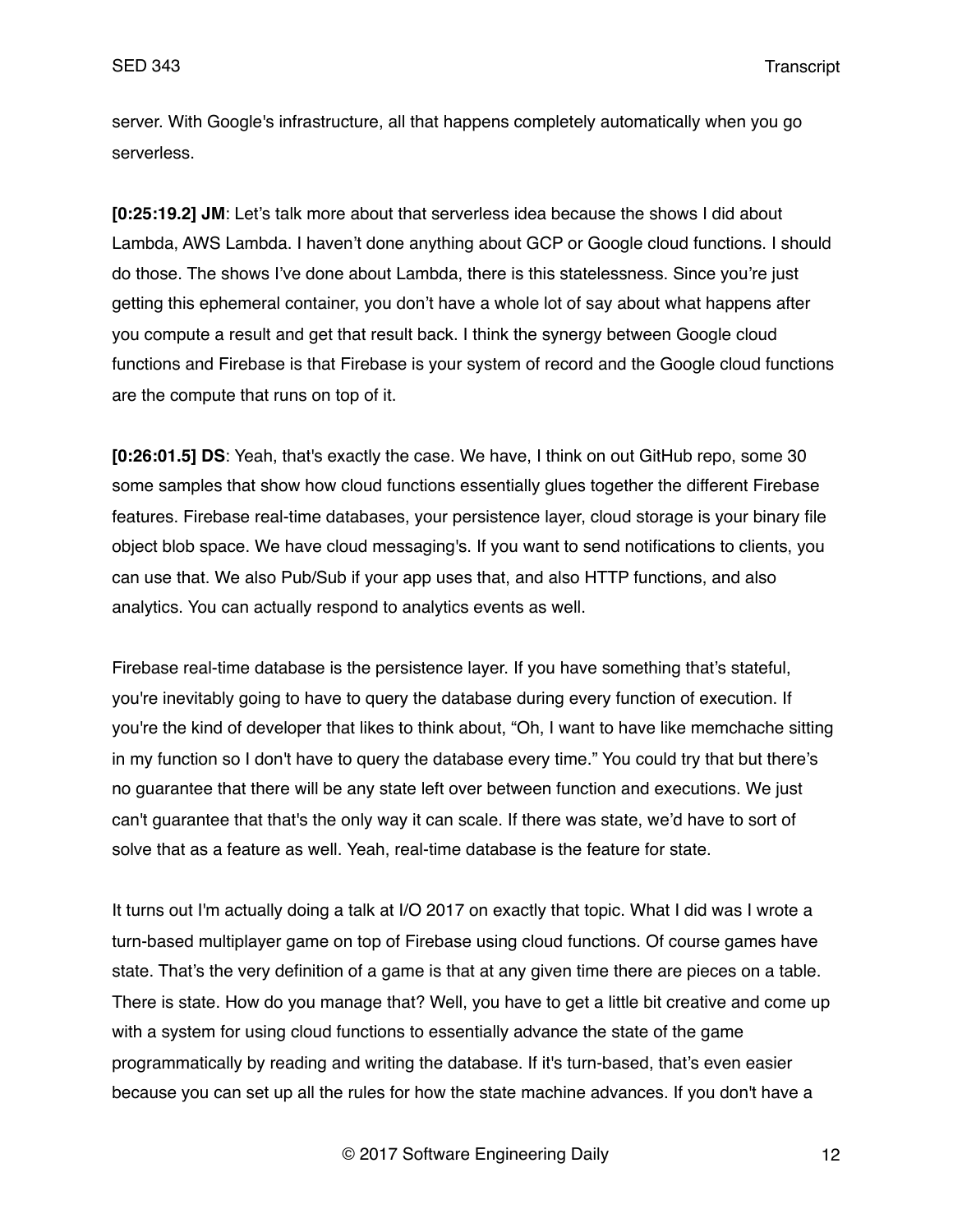state machine, if it's real time, then you have a little more challenge and trying to come up with transactions that make sure that multiple players are competing for resources correctly. Yeah, cloud functions actually opens up a lot of what could not have been done but you have to get creative when it comes to maintaining state. Firebase does offer that.

**[0:27:59.8] JM**: If I was building chess, for example. You just said turn-based game. If I was building chess using Firebase and cloud functions, I open up my chess.com webpage which has some HTML or JavaScript code that makes requests for resources from the Firebase endpoints, do I need to use cloud functions for anything there? What would I use cloud functions for in that application?

**[0:28:31.6] DS**: Probably what you'd want to do is — You could actually, I think, get away with not using cloud functions. You just have a hard time making sure that players don't cheat. Think about this, if you have two clients both program with the rules of chess running in different computers, those clients have to agree with each other on how to play the game correctly. Maybe the client logic — Say, it's a web app and users interact with the webpage to sort of indicate their intent on where to move. You're kind of depending on the JavaScript that gets run to check to make sure whether not a move is valid, whether or not the game is actually over.

With web apps, know you can inject whatever JavaScript you want running in the browser at any time. There's no protections on sort of the veracity of the code. If your game is highly dependent on not trusting your clients to cheat or maybe have a tournaments system where there's maybe cash money rewards for doing well, you probably don't want to do that in the client. You probably want to push that logic into the server. That's exactly what cloud functions does. Instead of depending on the client to observe the rules of the game, you actually ask the server to observe the rules the games.

The clients, instead of reading and writing the database, or reading and writing the chess table contents directly, you would send a command to the server and say, "Server, this is what I want to do. Would you execute that formula?" Then the server is free to turn around and say, "Oh, you totally violate the rules of a rook move. Don't do that." For the clients to agree if someone won, the server can actually decide that for you. It will know if there's a checkmate situation and simply in the game in a checkmate rather than having the players to agree to in the game.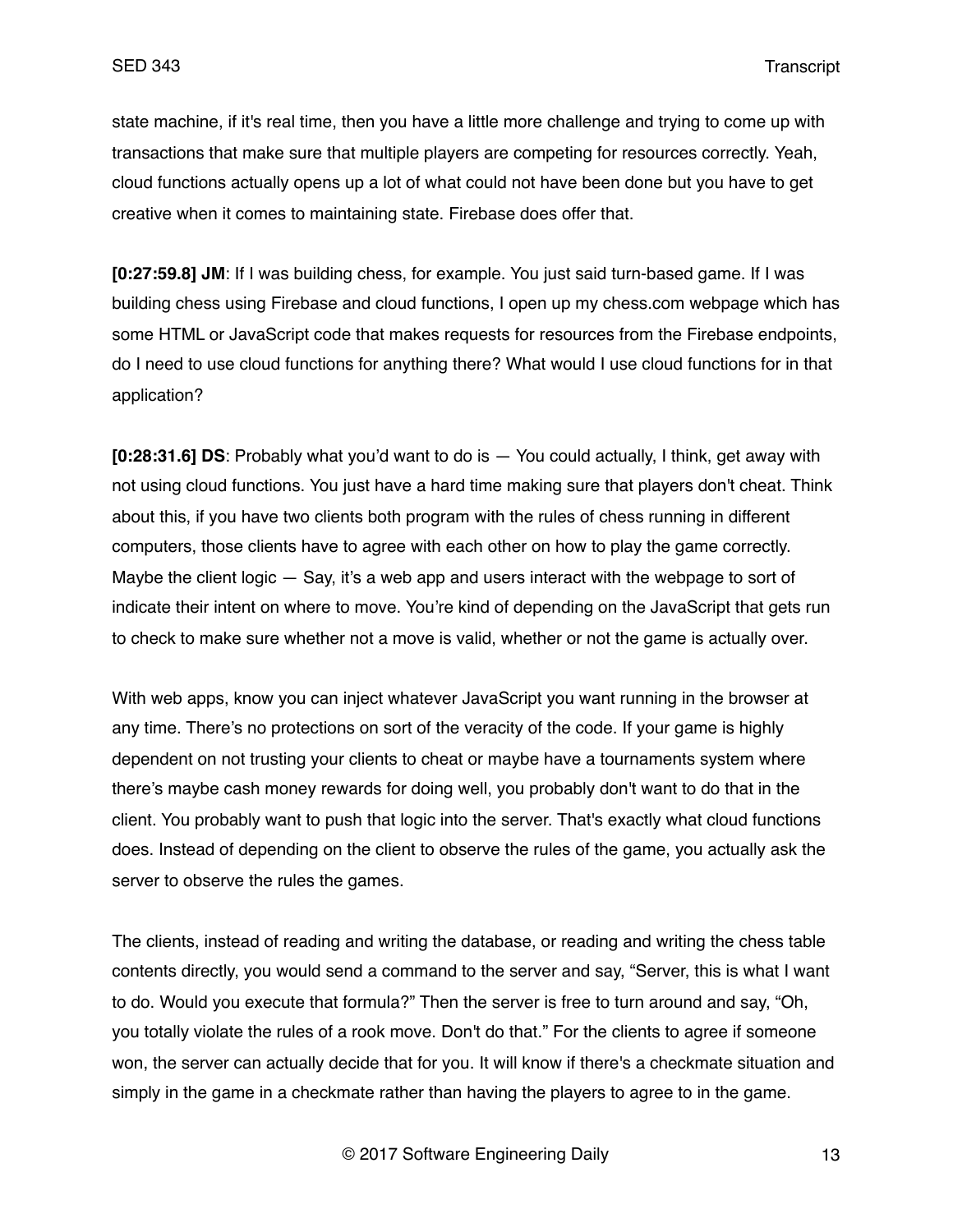You're making those decisions on the server using a cloud function rather than logic that's baked into the app, and that's one of the big, or what I've always said, is one of the big selling points of cloud functions, is your logic is safe and secure. That's no one's going to deploy a cloud function overtop of yours unless they somehow get your password, but clients are far less secure.

**[0:30:33.5] JM**: I have an application that I'm building with the team right now, it's a photo sharing applications. It's like a social network sort of thing. We started off with this node and Mongo backend, typical three tier architecture. The node and Mongo backend with an iOS or web front end. Recently we actually added Firebase just to get chat up and running, because we wanted to get chat and we're like, "Yeah, rather than program this in node, let's just get Firebase up and running in it'd give us a chance to try Firebase." It was awesome.

We're starting to consider putting all of our new backend functionality into Firebase, maybe even deprecating the node backend altogether. Really not sure, but I have gotten advice from several people who have just said, "Oh, if you can, go completely Firebase." If the cost structure makes sense at least from your business point of view. If you're building something that's a total commodity, you probably would not want to be on Firebase because your cost structure is really important, but a lot of tech companies are really differentiated. Particularly like a social network, the margins are pretty good, so you might as well be on something that minimizes the amount of work you have to do like Firebase.

I do know. What kinds of functionality are still hard to do between Firebase and cloud functions? What should I know before I go whole hog into deprecating my node backend and pushing everything into Firebase?

**[0:32:05.5] DS**: We get that question a lot actually. To boil it down is what should I not use cloud functions for, and it's a fair question. I'll tell you briefly what people are using it for. If you know there is a piece of software that we wrote called Firebase Q, and it runs in a node container that you control. You basically write into a location of the database and then Firebase Q processes those commands out and then does little bits of work. That's very close to what cloud functions does.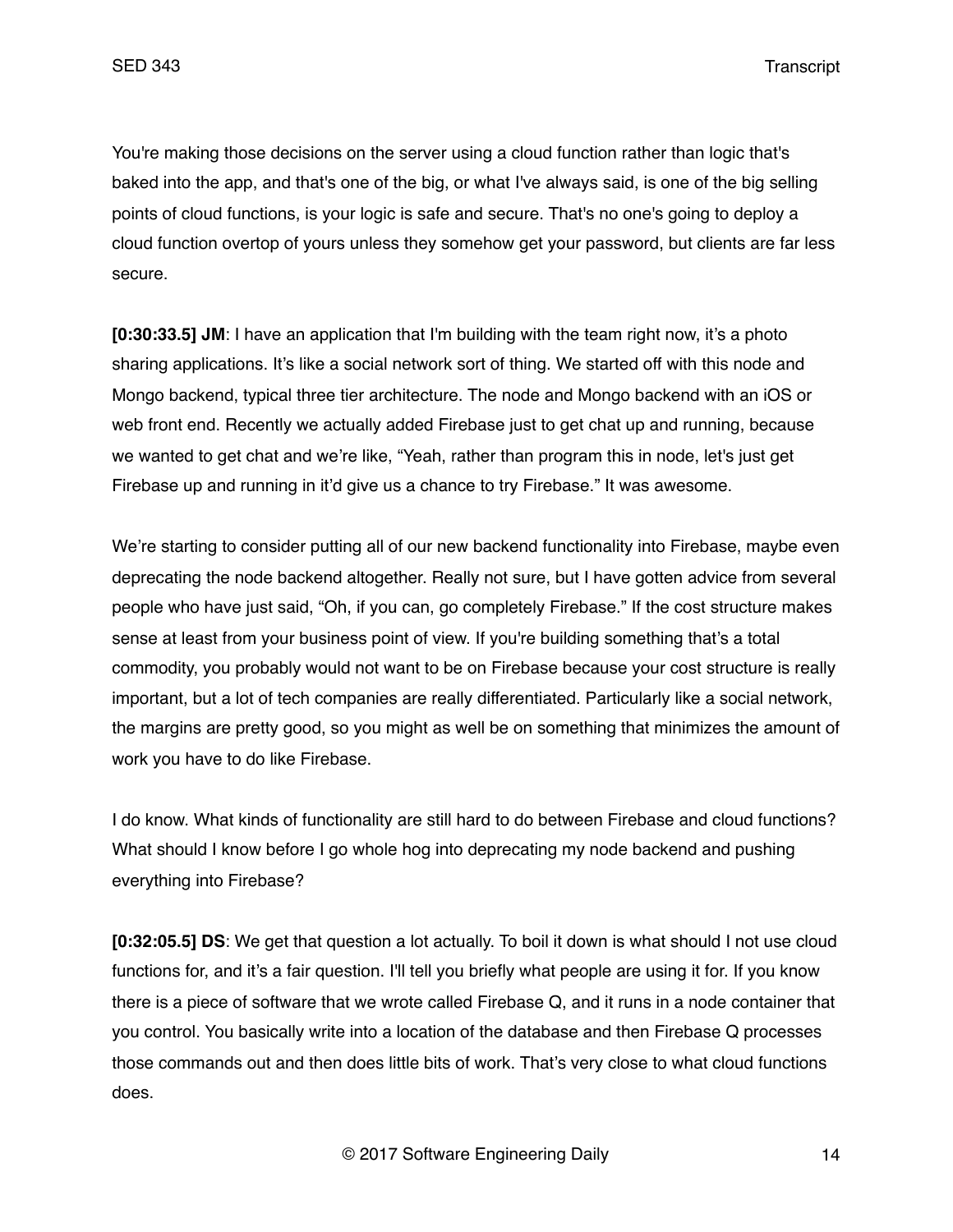A lot of people are migrating from Firebase Q to cloud functions. That's a very simple and straightforward path, or if you just run like an HTTP server you have endpoints that you want to access, very easy to move that into cloud functions.

With things start to break down for some kinds of apps is if you have very high intensity CPU compute operations to do. Transcoding video is an example, or if you have hours and hours of video, cloud function is probably not work for you because we limit the execution time of the of the function to nine minutes, I believe. Normally, I think the default is one minute and you can bump it up to nine if you need it. Nine minutes, quite frankly, is not enough to transcode videos, so those apps would not be able to port.

If you do have any sense of state in your app that can't be represented by database reads and writes, if you need everyone to go to a particular server and that server manage state, you probably couldn't use cloud functions for that.

What else? Anything that has probably really high I/O requirements  $-1$  don't know. That might not be very great as well, because you are paying for outbound networking. If you can get that cheaper somewhere else, you might opt for that simply because the cost structure for that kind of application might be more effectively done on your own managed servers or in some other managed networks. Those are few of things off the top of my head I think that would not work for people.

**[0:33:56.1] JM**: There have been a lot of listeners who have asked about Google's cloud strategy and I'd like to explore that with you. It seems to me that we're moving towards a world where multi-cloud becomes easier. The hardest parts about integrating clouds are things like load-balancing and networking and all of that stuff is getting abstracted away, so we're just going to be using APIs and backend as service things. Do you think it's becoming easier to be multi-cloud?

**[0:34:33.1] DS**: I'm actually not to certain what you mean by multi-cloud.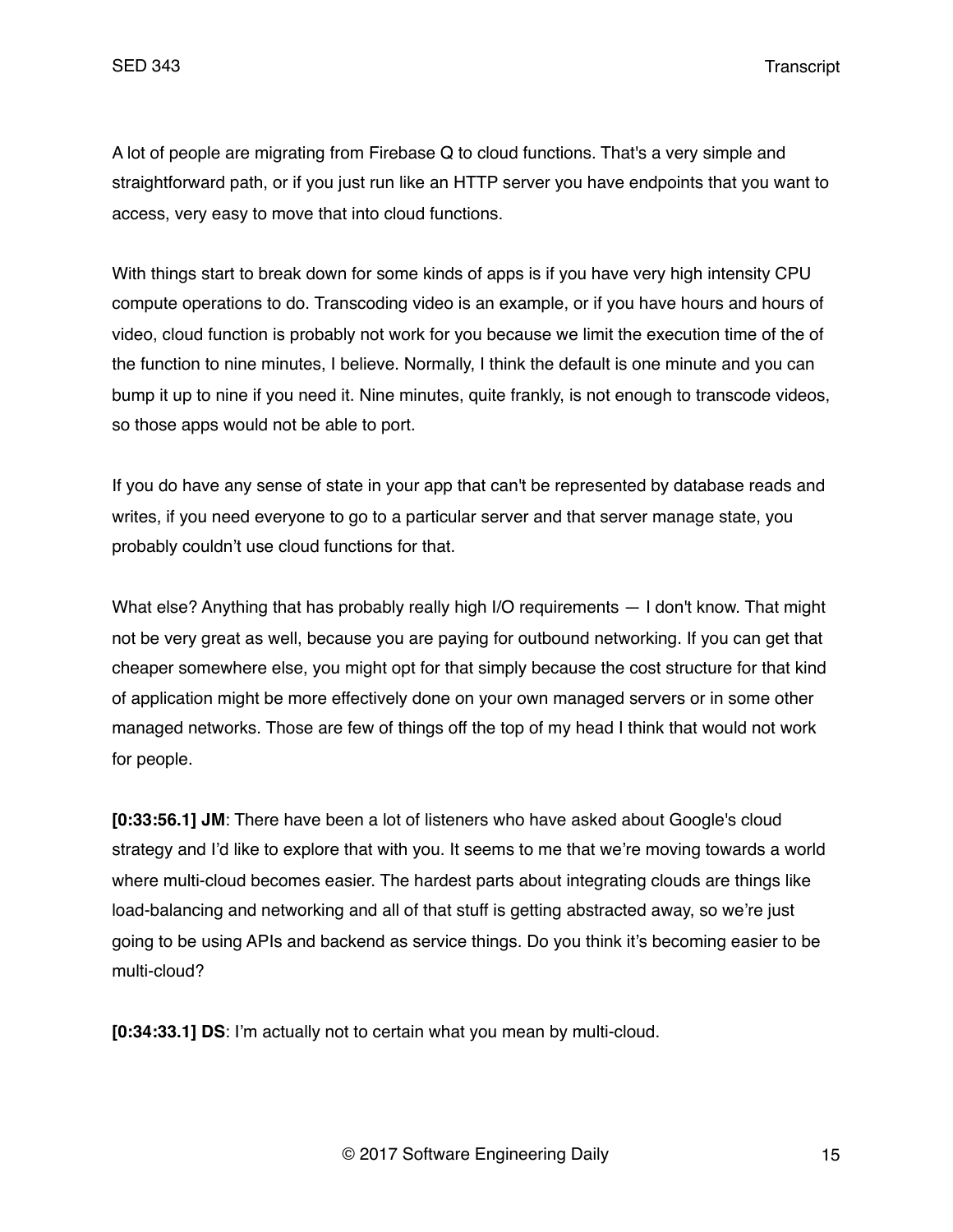**[0:34:37.1] JM**: I can use Google services together with AWS services, or Twilio, or let's say DigitalOcean comes out with some platform as a service thing that I want to use. There's less of this, like, "Are you on AWS? Are you on Microsoft? Are you on Google?" It's more of this, "What service are you using?" You just have a buffet of options that play nicely together.

**[0:35:01.7] DS**: I see. That issue is, "Could you build your application or your business on top of what amounts to, not just one or the other but every or as much as you need or as little as you need from all these different options?"

**[0:35:01.7] JM**: That's right.

**[0:35:16.4] DS**: Okay. Yeah. I don't know. Yeah, it's a good question. I actually haven't thought about that too much. What you're describing sounds like — I did a lot of web development back in the 2000s and at one point I think it was like 2004, the term a web mashup, became popular where you didn't really build the entire web app you just called out to all these different things and then merge them altogether in your web app.

For example, you could pull a map from Google and you could call some APIs to get, say, transit stops on that and that up on there then pull other like — Just information from all around and put it on all one webpage. I don't see any reason why people would not be able to build application applications similarly on top of different cloud offering. If Google offers you something that's great and you can't get it elsewhere but you have a another part of your app could be well served somewhere else, then why not. I think it's also kind of related to the idea of microservices where you don't have everything under one big infrastructure. What you do is you solve individual problems in individual infrastructures and let them solve their problems individually very well and maybe tie a few things together from a single data storage provider. That seems very reasonable to me.

Honestly, I don't know how many people are doing that but we could move in that direction where some companies are highly specialized and some kind of platform feature and others just are not and that's fine. You pick and choose from all of them.

### [SPONSOR MESSAGE]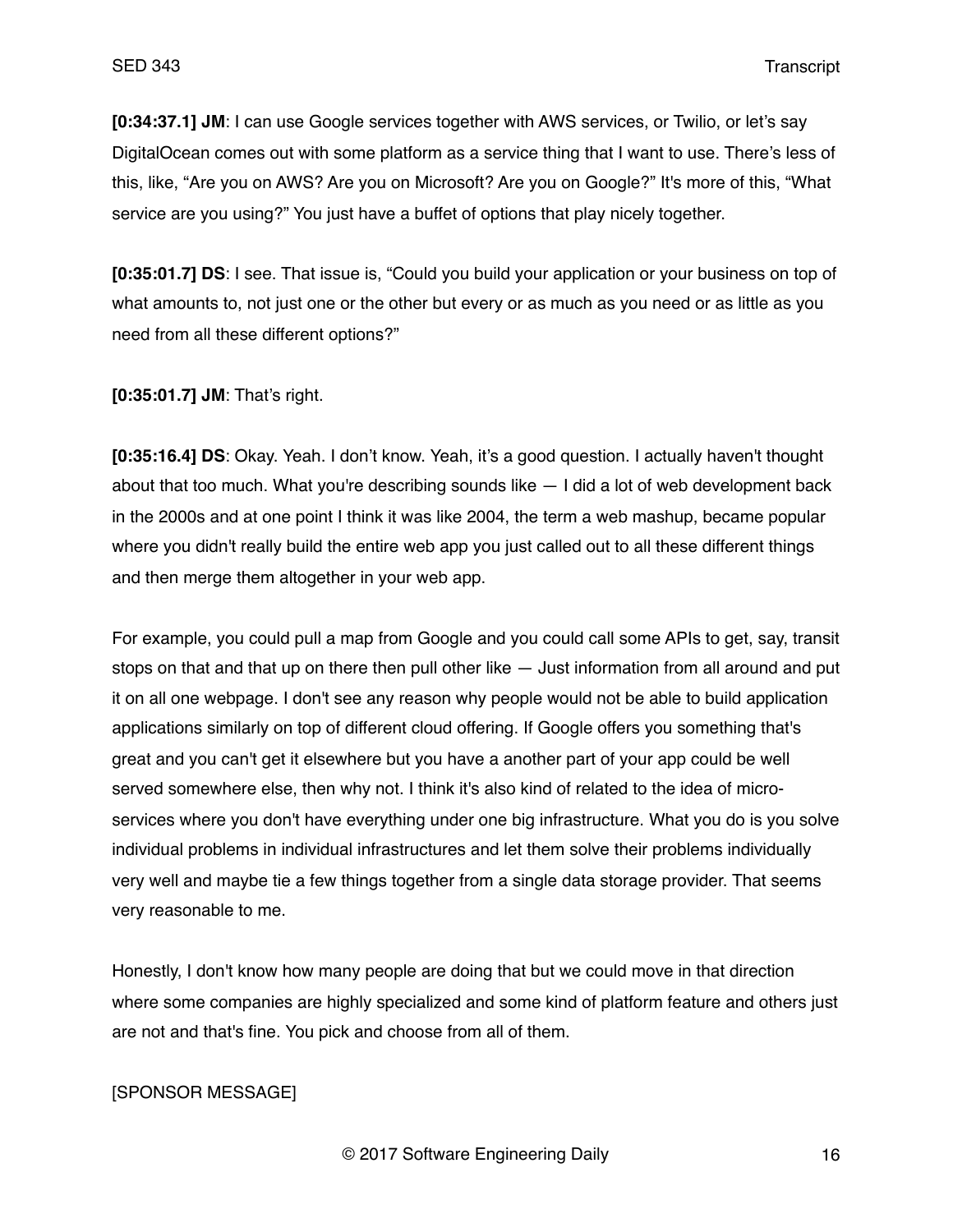**[0:36:46.4] JM**: For years, when I started building a new app, I would use MongoDB. Now, I use MongoDB Atlas. MongoDB Atlas is the easiest way to use MongoDB in the cloud. It's never been easier to hit the ground running. MongoDB Atlas is the only database as a service from the engineers who built MongoDB. The dashboard is simple and intuitive, but it provides all the functionality that you need. The customer service is staffed by people who can respond to your technical questions about Mongo.

With continuous back-up, VPC peering, monitoring, and security features, MongoDB Atlas gives you everything you need from MongoDB in an easy-to-use service. You could forget about needing to patch your Mongo instances and keep it up-to-date, because Atlas automatically updates its version. Check you mongodb.com/sedaily to get started with MongoDB Atlas and get \$10 credit for free. Even if you're already running MongoDB in the cloud, Atlas makes migrating your deployment from another cloud service provider trivial with its live import feature.

Get started with a free three-node replica set, no credit card is required. As an inclusive offer for Software Engineering Daily listeners, use code "sedaily" for \$10 credit when you're ready to scale up. Go to mongodb.com/sedaily to check it out. Thanks to MongoDB for being a repeat sponsor of Software Engineering Daily. It means a whole lot to us.

# [INTERVIEW CONTINUED]

**[0:38:47.3] JM**: You talked about what we might use cloud functions for in a board game, for example, where you've got your client application. It's maybe in React or Angular or something, but you don't want to put too much business logic in it. If you're using Firebase as your system of record, you might want cloud functions to serve as business logic, just this business logic that's kind stateless, it will enforce certain requirements on your app regardless. There're other types of processing that we might want to do on top of our application. We could want to be doing some machine learning, or just some dataflow, like stuff in cloud dataflow where we're just shuttling data from one place to another.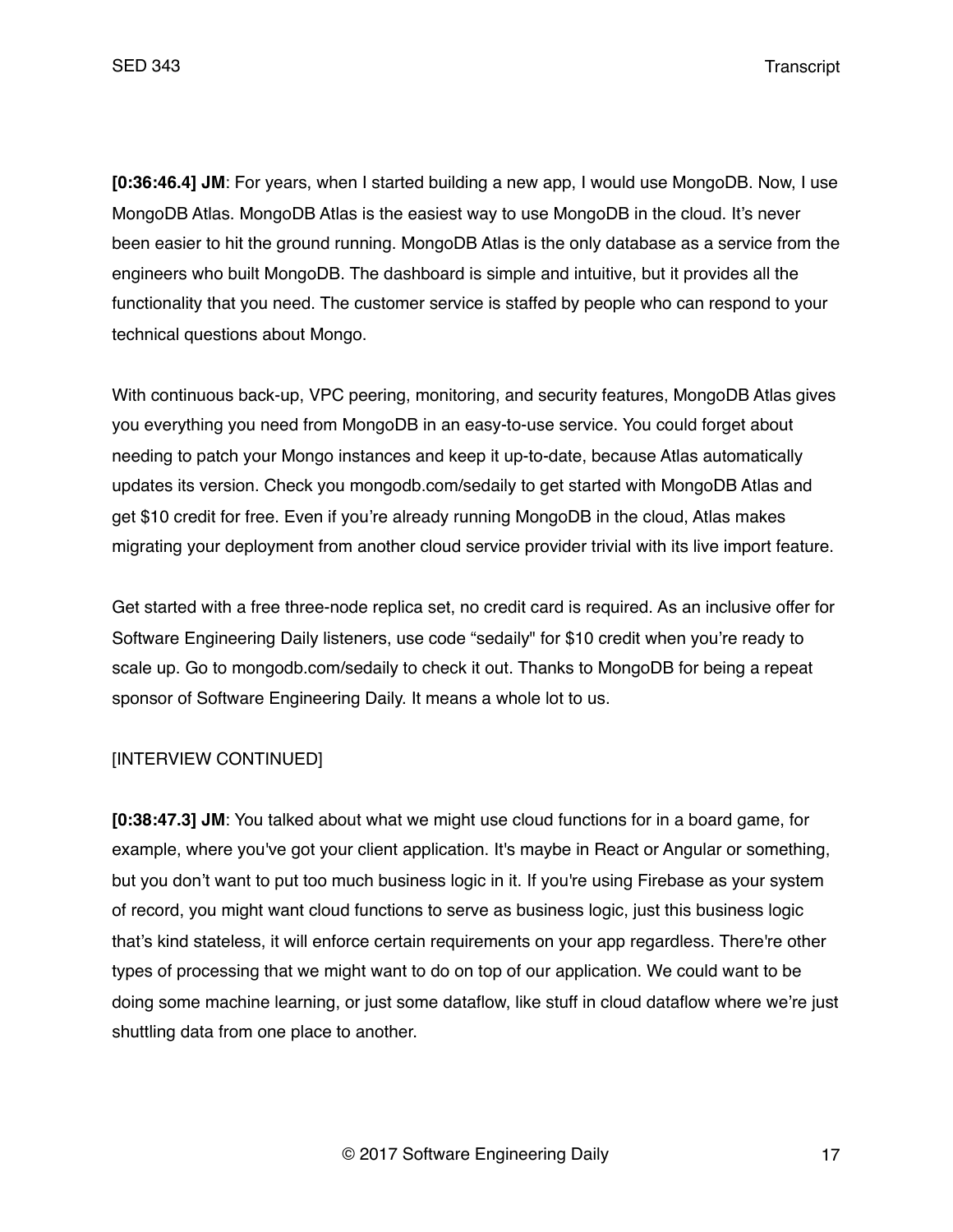What I want to run these kinds of  $-$  Maybe you could talk about what kinds of processing  $-$ When do I start thinking about, "Okay. I need to use your TensorFlow, or a cloud dataflow for certain processing aspects rather than just using these cloud functions."

**[0:39:52.7] DS**: Yeah. Cloud functions is, for many apps, your first best stop for typical units of business logic. Obviously, as you say that that breaks down when you start doing computationally intense things like you know TensorFlow, that's why we have offerings like compute engines. If you really need to get in there, do some heavy computing, you can have a compute engine instance and do whatever you need there. That doesn't really make sense to try to try to implement in cloud functions. Maybe cloud functions would end up calling into maybe a service that you provide on this compute engine backend and they may relay that back to the client or send that onto the next thing. You might think of cloud functions as kind of a traffic cop directing other things.

Yeah, for really computationally intense stuff, you do want to go to something that's more appropriate. Now, I've never tried to build anything like that, so I'm just sort of supposing what developers might do. I can certainly see that to be the case where you end up sort of mixing and matching and choosing. Firebase is actually kind of a good example of that. Firebase is great for app developers. It's great when you start out. It will scale with you, but at some point your app, if it becomes successful, will outgrow maybe some of Firebase's offerings and that's a great problem to have. You may want to scale into something bigger and Google does provide that.

We think of Firebase as your on-ramp onto app development. You want to get started. You want to get going quickly. You know that it's going to meet your short-term needs which are not confident. It will meet your super long term needs. We are definitely saying that if you go with Firebase, we will try to help you ease into that enterprise level or that sort of  $-$  The more highly intense application backends. They'll just do more things for you than you could ever do with Firebase, and that's a real thing. That's part of our strategy.

**[0:41:38.6] JM**: Firebase will say, "Hey, we're going to provide the availability you need, the consistency you need for the general application. We're not going to give you scientific level requirements or scientific level guarantees," but if you want that kind of thing, which you'll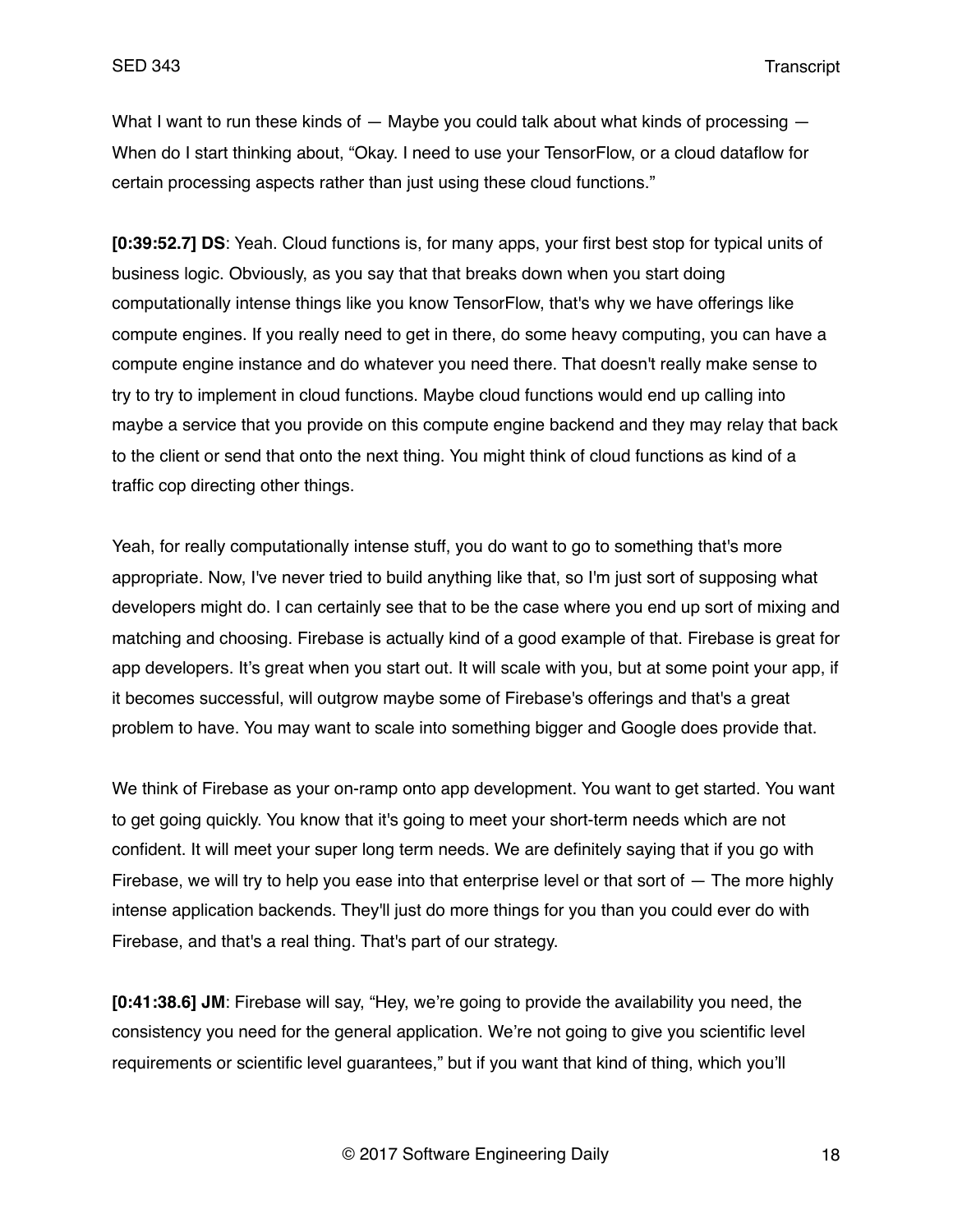probably only want at scale. When you have a lot of customers, you can go to something like Cloud Spanner or I think there's these other databases, Hosted, Bigtable.

Do you know what — What is that situation look like? Is it a price thing? Is it an availability sort of thing? When do you start to consider other databases than Firebase?

**[0:42:21.3] DS**: The big observation about real-time database is that it's really easy to work with and it's real-time, but the querying options are rather limited, so you can't you can't effectively have multiple WHERE clauses. You can't say, "Of all of these collection of things, I only want some where X equals two or X equals three." You have to pick one or the other. You can't do both. You can only order and filter certain ways, and that's very limiting for a lot of applications. It's when you start to hit those limits that you think about upgrading to something different.

Now, in that particular case, simply because you can't do multiple WHERE clauses doesn't mean a Firebase isn't suitable. You can architect your app to duplicate data in such a way that those quarries do effectively become possible and just you just have to think harder about how you want to organize your data. If that becomes too unwieldy, if you're duplicating too much logic or if it's just not fitting the sort of ad hoc query requirements of your app then you would move to something else. For every app, that's going to be different. It's a matter of product requirement versus engineering availability. If the engineering availability or capability of Firebase isn't matching what you need, then you move on to those other options.

**[0:43:28.7] JM**: Why is it that it's difficult to do stuff like multiple WHERE clauses?

**[0:43:33.8] DS**: That's the thing. It's not really difficult, per se. It's difficult to do it in a real-time capacity. It's trade off of one thing versus another thing. If you have a SQL database, those are super easy to work with. You can normalize all your data and it gives you the flexibility to join between multiple tables with a lot of flexibility and creativity. That's very easy. Have you ever tried to serve real-time content out of a SQL database? Well, I think for most people, they probably haven't tried. How do you even make that happen? I don't know.

When you go if the NoSQL option we have, better ability to scale. You have better ability to focus data processing in a way that would be seen as very simplistic and SQL, but also very

© 2017 Software Engineering Daily 19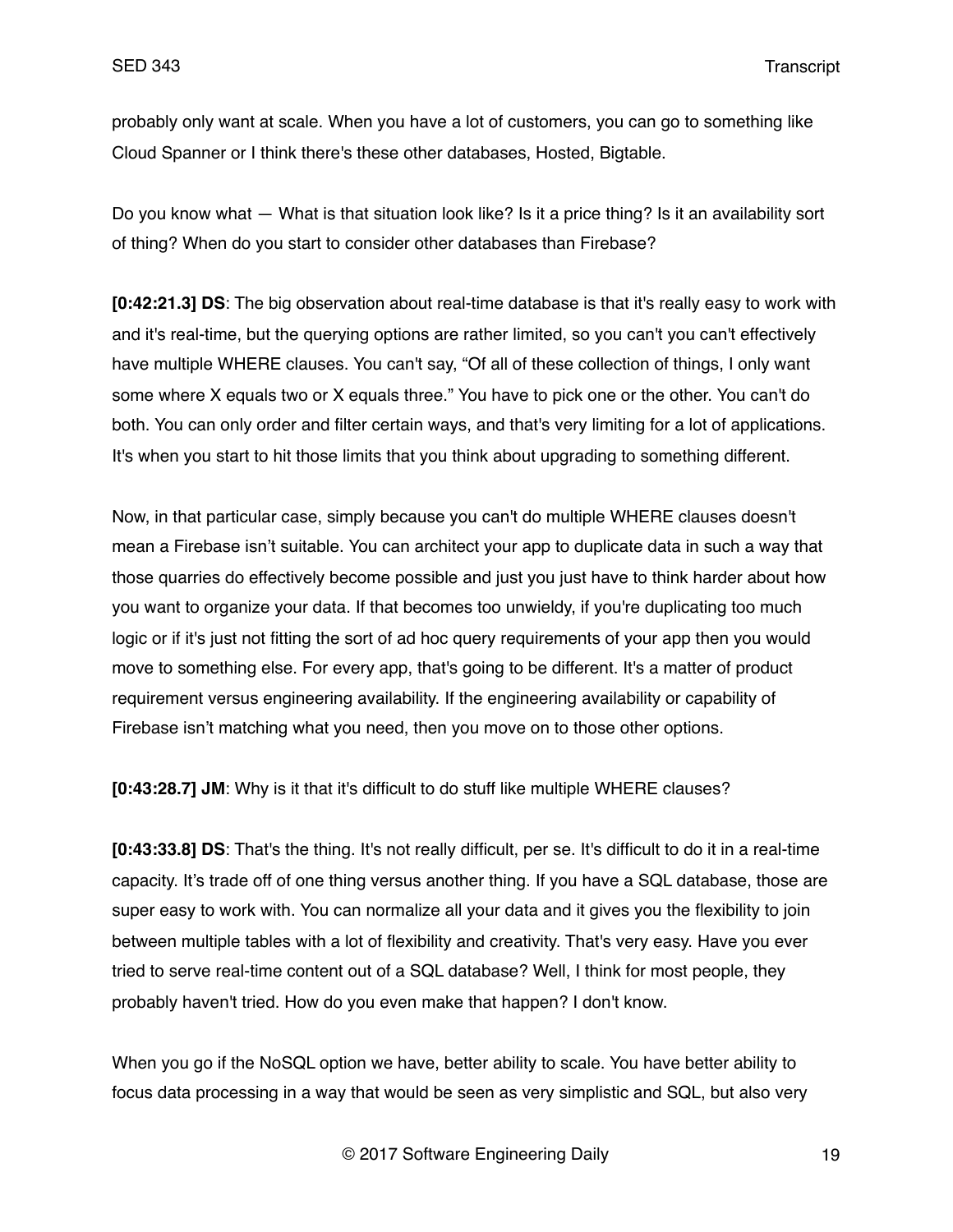scalable in a way that it can't do with SQL. I don't think it's necessarily a matter of difficulty so much as it is a trade-off that you're giving.

The thing is like I think James Tamplin, one of the cofounders of Firebase, sent a tweet out recently asking or soliciting for participation in a program where you get to experiment with enhanced querying capabilities of Firebase. Those are injuring problems that we can certainly tackle. They're just not the easiest ones. To me, it boils down to the differences between SQL and NoSQL.

**[0:44:49.6] JM**: There must be people who you've talked to who they've gone through this where they've on-boarded with Firebase, they scaled to a certain point and started to say, "Okay. We need database X, or we need database Y, or we need Cassandra for this thing." What is the pattern that you see? Is there some kind of offline data that they've moved to these other databases, or what patterns do you see?

**[0:45:10.9] DS**: This comes up from time to time on a variety of venues. The generalized question is; does it ever make sense for me to use Firebase along with a SQL database or whatever other options? For some people, that's not — Think about, "Oh, you could use both at the same time, or if I could, how could I?"

That's actually gotten a lot easier with cloud functions. In the past, people use Firebase queues, essentially monitor, updates a channel of updates and then distribute that to other databases. You can do the exact same thing with cloud functions. You can say, "Whenever data changes in a certain place, we'll just copy that out to another location." The ideas that if real-time database is your first line of defense against reads and writes, you can essentially duplicate that out to other databases.

The trick is; well, if a change happens in one of these outside databases, how do you get that back in a Firebase? That's a different problem. Cloud functions can't really solve that for you, but we're finding that some people might try to get the best of both worlds by duplicating between a backend of their — Or some other database of their choosing and Firebase.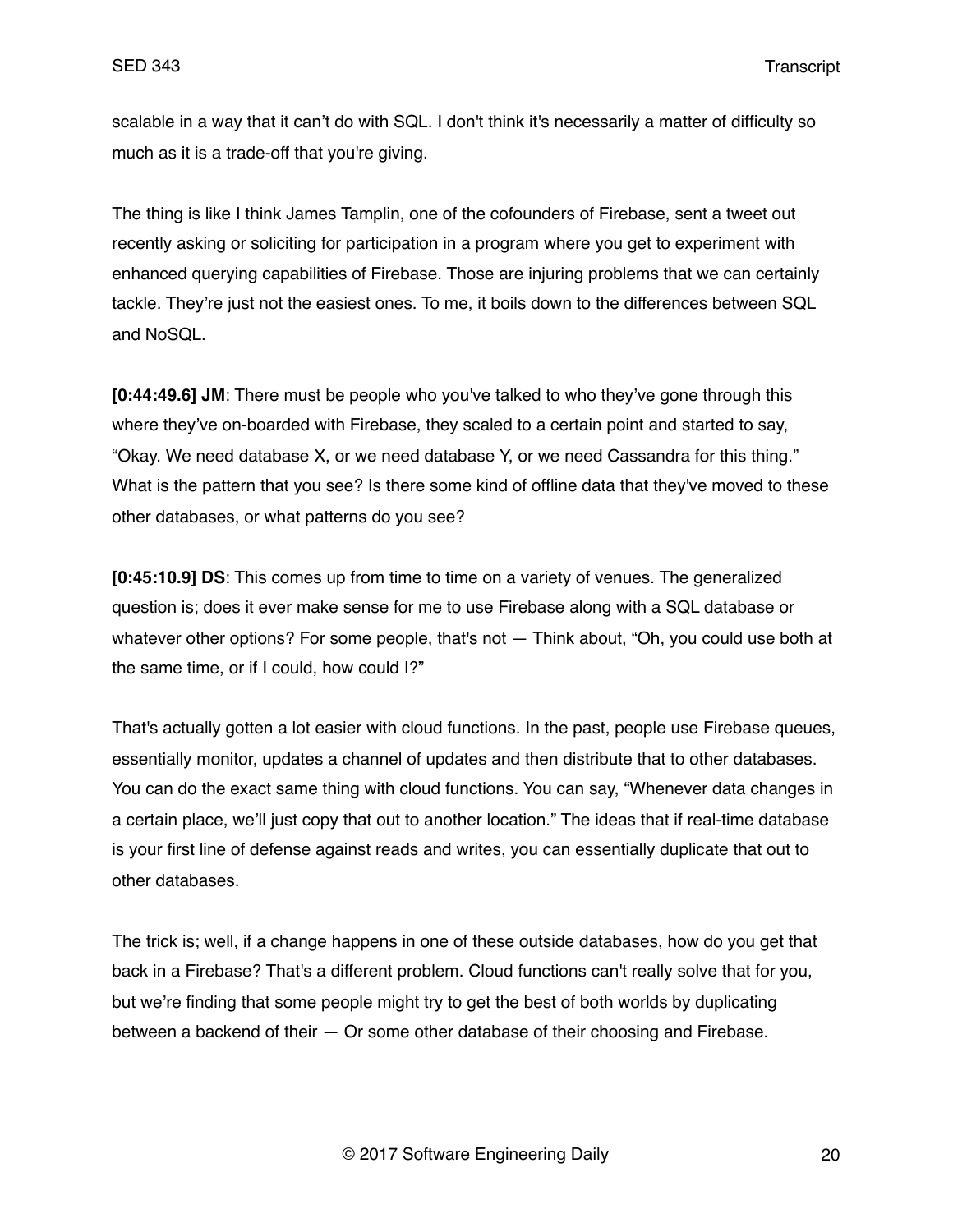**[0:46:10.9] JM**: Another exciting backend project that we've been covering recent on Software Engineering Daily is GraphQL, which is a middleware server. It federates requests to a variety of data sources based on what the client needs. The way I see it is where Firebase helps you simplify a brand-new backend that hasn't been created yet — Like you said, it's an on-ramp. GraphQL has been shown to be useful for making backend that already exists and they have a collection of different data sources. It unifies these data sources and it makes requesting data from a variety of data sources less complex. How do you compare the two projects? Have you looked much GraphQL?

**[0:46:58.1] DS**: I have not. Just the way you're describing it though, makes it sound like it would be extremely convenient for certain applications that do need these multiple backend databases each in their own power, but unified through a single interface.

**[0:47:12.0] JM**: Exactly. Yeah, that's exactly what it does. Yeah, okay. My next question was going to be like have you seen any people using GraphQL and Firebase together? Because s I find that a compelling options because I could see certain applications would have real-time requirements and other applications do not. Maybe that it's just some sort of off-line data processing thing and if you're using GraphQL, then you can have a unified interface over which you request things and the GraphQL server could translate those requests into something that Firebase can understand or something that Cassandra could understand.

**[0:47:52.6] DS**: I'm not sure if GraphQL would add a layer of functionality on top of Firebase in a way that makes sense for someone who is choosing Firebase. I'll say a little bit more about. The whole thing about Firebase is the real-time nature. It's NoSQL database, but you can treat it like a basic NoSQL database and if you don't need its real-time features, then fine. You don't have to use it, but that doesn't make Firebase the most useful offering on that front. It sounds like if using GraphQL, you don't need a real-time stuff, you just need the aggregation capabilities. You could certainly put Firebase behind that if there is a driver that lets you issue quarries the Firebase.

I don't know what it would be adding other than the ability to augment data from Firebase along with some of these other sources. You'd lose its real-time nature. I'm assuming GraphQL isn't something that's going to ship out data from Firebase to clients because it knows in advance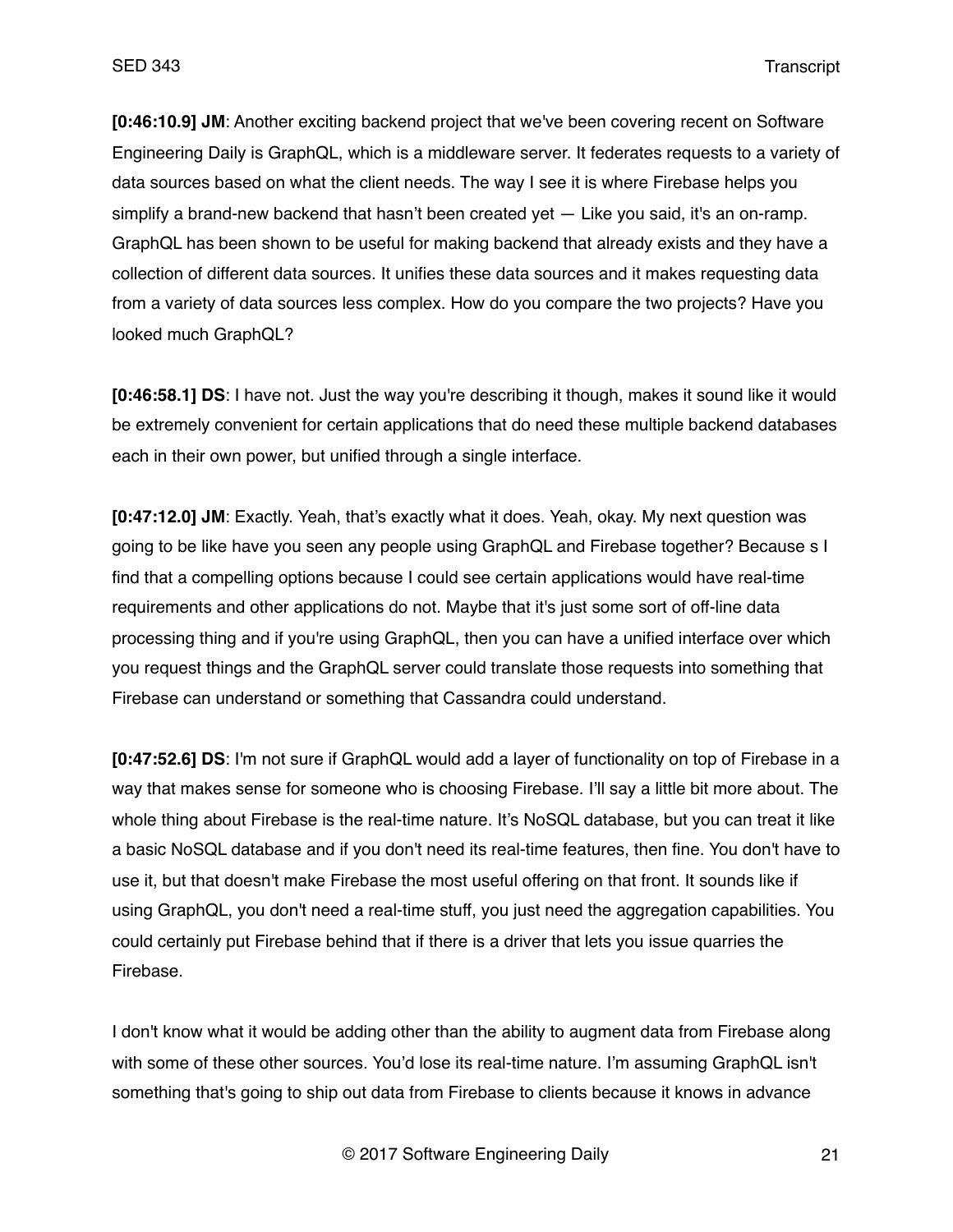what they wanted or they're listening to it. I see it as it could certainly sit on top of it, but I don't think it would necessary adding anything to that offering.

**[0:48:56.5] JM**: Yeah, interesting. Maybe that's a different show. If somebody out there has done interesting stuff with GraphQL and Firebase. Okay, so I knew we're wrapping near the end of time. There are going to be a bunch of presentations about Firebase at Google I/O which I am attending. What some of the stuff that's I should look forward to and potentially cover?

**[0:49:17.4] DS**: There's going to be so many things. Actually, there's a blog post coming out about that. I think your question, beat that punch by a few days. We're going to have new stuff announcements. Firebase is always releasing new things. Actually, that was the topic of one of my talks that I gave in Boston, Chicago; what's new and Firebase over the past year. We're constantly releasing new things. There's going to be new things at I/O.

I think there's going to be some talks about app quality. One of the things I'm particularly interested in is how Firebase can help the overall quality of your app, and it's a subjective thing; what is that quality? Well, it's, of course, things like crashes and testing and stuff like that. I'm kind of excited to see Firebase be used more than just the backend, like the development stuff.

There's always swelling interest around analytics. Like analytics is huge for a lot of companies and we've seen that a lot of apps build five or six different SDKs into their app. We've heard loud and clear like analytics is pretty big deal. I think there's going to be some talk around analytics. Like I said, my talk is just going to talk about how to use it for very practical things. How do you put the rubber on the road and actually use cloud's functions in a way that will serve your app and not just be kind of a cool thing.

I think the I/O schedule is already up. The Firebase track should already be published, but I would encourage people to go check that out, maybe plan out there day if they're going to I/O. If anything's not on there that you're interested in, the Firebase team will be at a kiosk or a tent. We'll be there. I'll probably be there most the time so you can come and talk to me and say hi.

**[0:50:49.2] JM**: Cool. I will.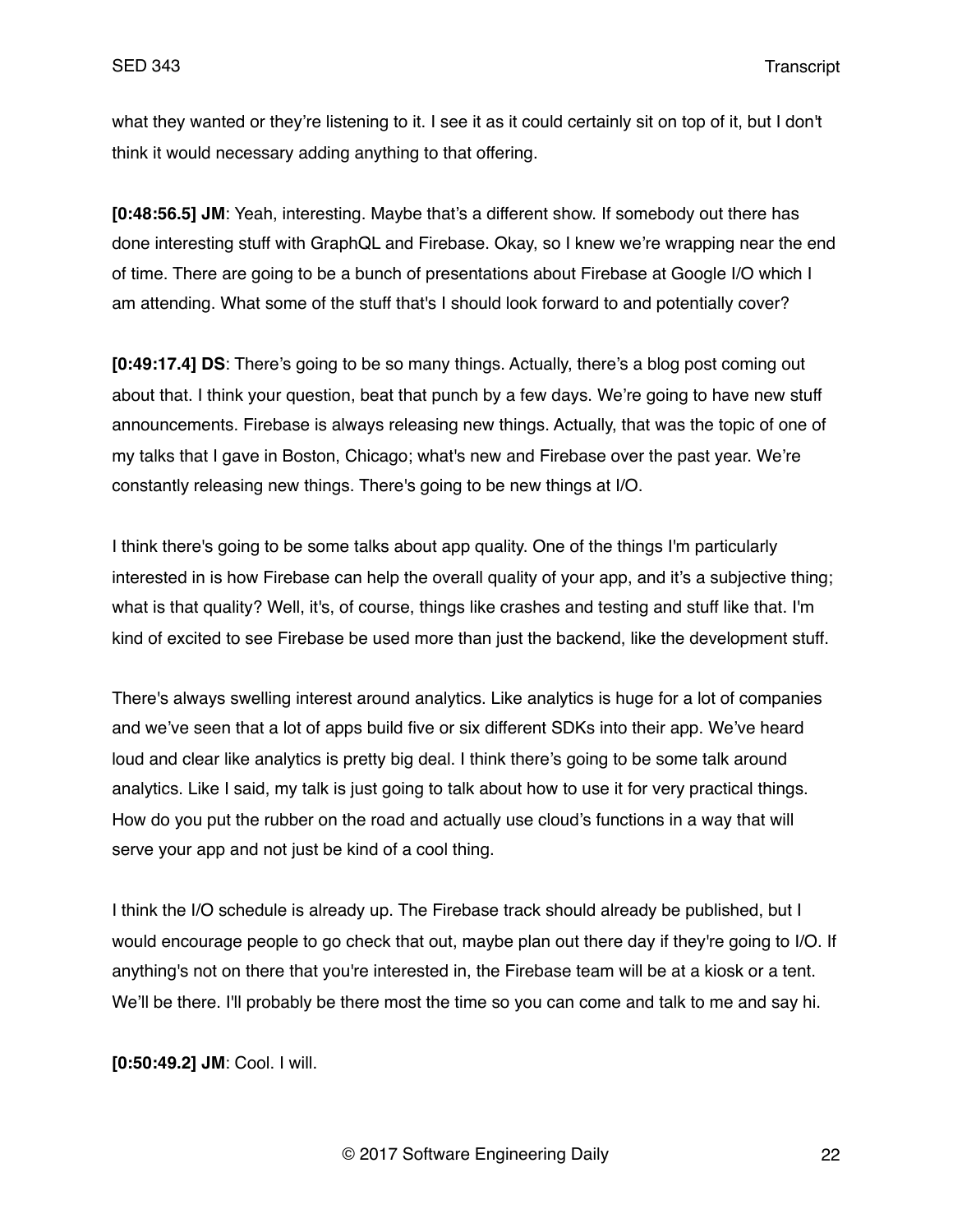**[0:50:50.2] DS**: Absolutely. Yeah. We love the talk to people. I love to talk to people. I'm actually kind of an introvert, but I love it when people want to come up and talk about Firebase because it's, of course, interesting to me. Definitely stop by and say hi.

**[0:51:02.5] JM**: Great. Doug, I want to thank you for coming on Software Engineering Daily. It's been a pleasure talking to you and it's been a pleasure working with Firebase since we started building it in our application.

**[0:51:11.5] DS**: That makes me very happy. Nothing makes me happier to know that developers are having their needs met by Firebase, because that's exactly what we're here to do. That is our mission, is to help you make successful apps.

**[0:51:21.5] JM**: It's happening. It's a great product. Rally love it.

**[0:51:25.7] DS**: Yeah, that's great, and thank you for having me on the show. I really appreciate the opportunity to talk with you.

# [END OF INTERVIEW]

**[0:51:32.4] JM**: Deep learning is at the forefront of evolving computing and promises to dramatically improve how our world works. In order to get us to that bright future, we need new kinds of hardware and new interfaces between this AI hardware and the higher level software. That's why Intel acquired Nervana Systems, a platform for deep learning.

Intel Nervana is hiring engineers to help develop this full stack for AI, from chip design to software frameworks. Go to softwareengineeringdaily.com/intel to apply for a job at Intel Nervana. If you don't know much about Intel Nervana, you can check out the interviews that I've conducted with engineers from Intel Nervana, and those are available at softwareengineering.com/intel as well.

Come build the future of AI and deep learning at Intel Nervana. Go to softwareengineering.com/ intel and apply to work at Intel Nervana. Thanks to Intel Nervana for being a sponsor of